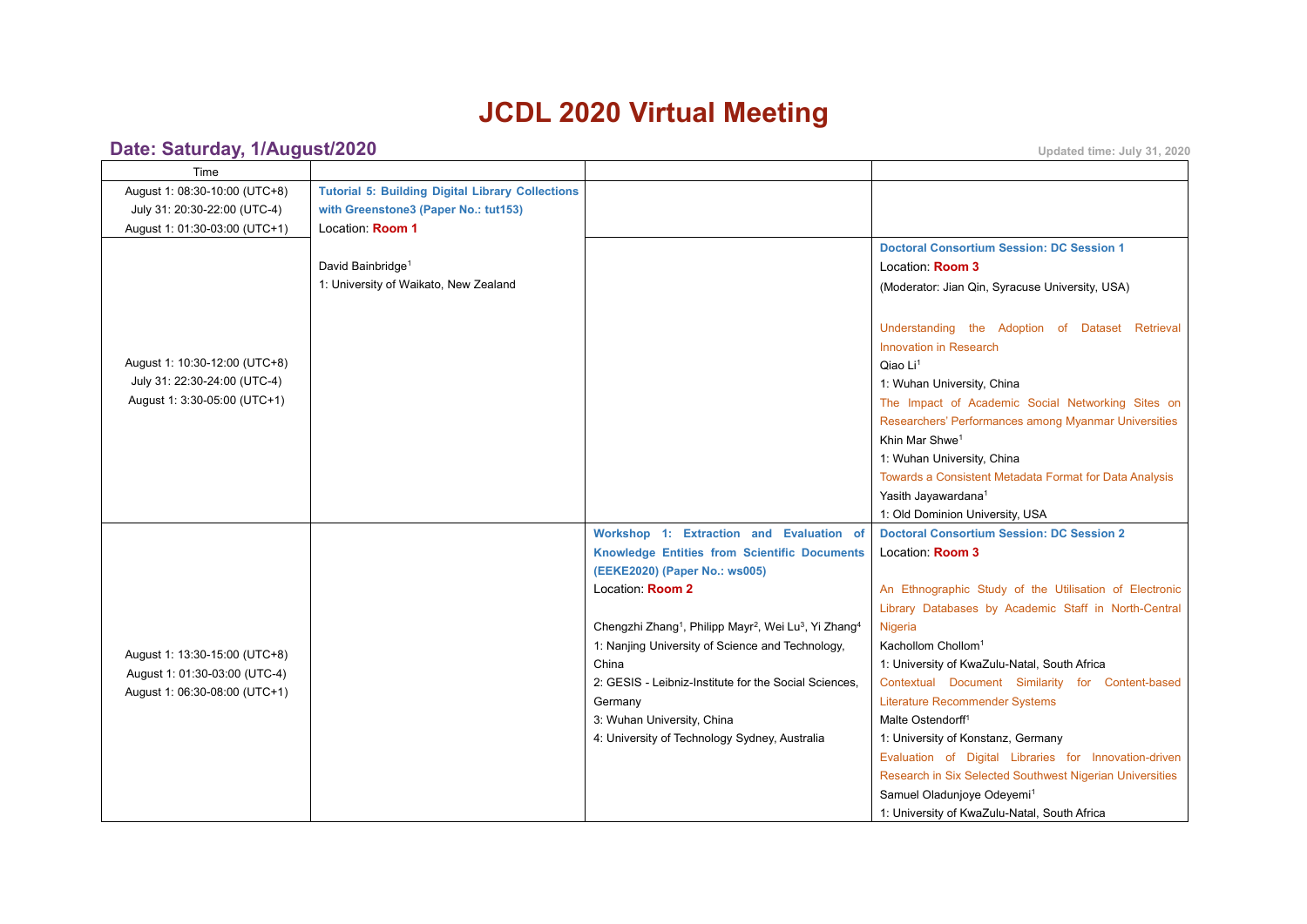|                                    |                                                                                                 |                                                                                                               | Provide Computer-aided Innovation by Intellectual       |
|------------------------------------|-------------------------------------------------------------------------------------------------|---------------------------------------------------------------------------------------------------------------|---------------------------------------------------------|
|                                    |                                                                                                 |                                                                                                               | Property Protection Using Distributed Ledger Technology |
|                                    |                                                                                                 |                                                                                                               | Alexander Schoenhals <sup>1</sup>                       |
|                                    |                                                                                                 |                                                                                                               | 1: University of Konstanz, Germany                      |
| August 1: 15:30-17:00 (UTC+8)      |                                                                                                 |                                                                                                               |                                                         |
| August 1: 03:30-05:00 (UTC-4)      |                                                                                                 |                                                                                                               |                                                         |
| August 1: 08:30-10:00 (UTC+1)      |                                                                                                 |                                                                                                               |                                                         |
| August 1: 17:30-19:00 (UTC+8)      |                                                                                                 |                                                                                                               |                                                         |
| August 1: 05:30-07:00 (UTC-4)      |                                                                                                 |                                                                                                               |                                                         |
| August 1: 10:30-12:00 (UTC+1)      |                                                                                                 |                                                                                                               |                                                         |
|                                    | <b>Workshop 2: Curative Power of Medical Data</b>                                               |                                                                                                               |                                                         |
|                                    | (Paper No.: ws047)                                                                              |                                                                                                               |                                                         |
|                                    | Location: Zoom Meeting                                                                          |                                                                                                               |                                                         |
|                                    | (Starts from 19:30 Beijing Time)                                                                |                                                                                                               |                                                         |
|                                    |                                                                                                 |                                                                                                               |                                                         |
| August 1: 19:00-19:50 (UTC+8)      | Kevin Bretonnel Cohen <sup>1</sup> , Daniela Gifu <sup>2</sup> , Peter Li <sup>3</sup> ,        |                                                                                                               |                                                         |
| August 1: 07:00-07:50 (UTC-4)      | Anna Ripple <sup>4</sup> , Jingbo Xia <sup>3</sup>                                              |                                                                                                               |                                                         |
| August 1: 12:00-12:50 (UTC+1)      | 1: University of Colorado School of Medicine,                                                   |                                                                                                               |                                                         |
|                                    | <b>United States</b><br>2: Alexandru Ioan Cuza University of Iași &                             |                                                                                                               |                                                         |
|                                    | Romanian Academy - Iasi Branch, Romania                                                         |                                                                                                               |                                                         |
|                                    |                                                                                                 |                                                                                                               |                                                         |
|                                    | 3: Huazhong Agricultural University, China<br>4: National Library of Medicine, United States    |                                                                                                               |                                                         |
|                                    | Welcoming                                                                                       |                                                                                                               |                                                         |
|                                    | Location: Room 1                                                                                |                                                                                                               |                                                         |
|                                    |                                                                                                 | Host: Lihong Zhou (Associate Dean / Professor, School of Information Management, Wuhan University)            |                                                         |
|                                    |                                                                                                 |                                                                                                               |                                                         |
| August 1: 20:00-21:00 (UTC+8)      | <b>Welcoming Address</b>                                                                        |                                                                                                               |                                                         |
| August 1: 08:00-09:00 (UTC-4)      | Qizhu Tang (Vice President / Professor Wuhan University)                                        |                                                                                                               |                                                         |
| August 1: 13:00-14:00 (UTC+1)      | Xiaokang Lei (Dean / Professor School of Public Administration, Northwest University)           |                                                                                                               |                                                         |
|                                    | Dan Wu (JCDL 2020 General Chair / Professor School of Information Management, Wuhan University) |                                                                                                               |                                                         |
|                                    |                                                                                                 | Daqing He (JCDL 2020 Program Chair / Professor School of Computing and Information, University of Pittsburgh) |                                                         |
|                                    | JCDL 2020 Notification                                                                          |                                                                                                               |                                                         |
|                                    | Lihong Zhou (Associate Dean / Professor School of Information Management, Wuhan University)     |                                                                                                               |                                                         |
|                                    | Keynote 1: How Should One Explore the Digital Library of the Future? (Paper No.: kn02ef)        |                                                                                                               |                                                         |
| August 1: 21:10-22:40 (UTC+8)      | Location: Room 1                                                                                |                                                                                                               |                                                         |
| August 1: 09:10-10:40 (UTC-4)      |                                                                                                 |                                                                                                               |                                                         |
| August 1: 14:10-15:40 (UTC+1)      | Edward A. Fox, Virginia Polytechnic Institute and State University, United States               |                                                                                                               |                                                         |
| August 1: 23:00-00:15 (+1) (UTC+8) | <b>Workshop 2: Curative Power of Medical Data</b>                                               |                                                                                                               |                                                         |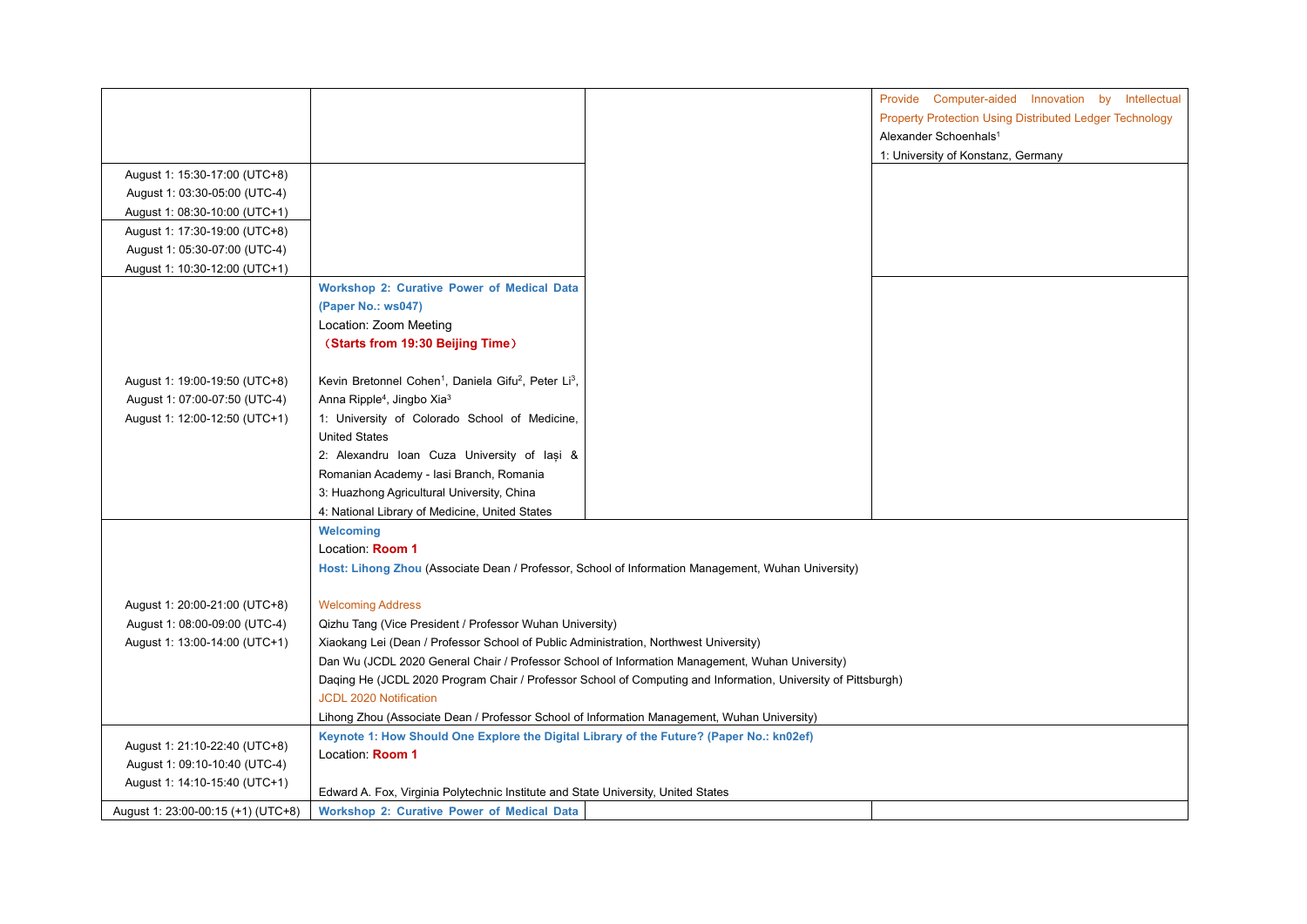| August 1: 11:00-12:15 (UTC-4) | (Paper No.: ws047)                                                                       |                                                                                    |  |
|-------------------------------|------------------------------------------------------------------------------------------|------------------------------------------------------------------------------------|--|
| August 1: 16:00-17:15 (UTC+1) | Location: Zoom Meeting                                                                   |                                                                                    |  |
|                               |                                                                                          |                                                                                    |  |
|                               | Kevin Bretonnel Cohen <sup>1</sup> , Daniela Gifu <sup>2</sup> , Peter Li <sup>3</sup> , |                                                                                    |  |
|                               | Anna Ripple <sup>4</sup> , Jingbo Xia <sup>3</sup>                                       |                                                                                    |  |
|                               | 1: University of Colorado School of Medicine,                                            |                                                                                    |  |
|                               | <b>United States</b>                                                                     |                                                                                    |  |
|                               | 2: Alexandru Ioan Cuza University of lasi &                                              |                                                                                    |  |
|                               | Romanian Academy - Iasi Branch, Romania                                                  |                                                                                    |  |
|                               | 3: Huazhong Agricultural University, China                                               |                                                                                    |  |
|                               | 4: National Library of Medicine, United States                                           |                                                                                    |  |
| August 2: 01:00-02:30 (UTC+8) |                                                                                          |                                                                                    |  |
| August 1: 13:00-14:30 (UTC-4) |                                                                                          |                                                                                    |  |
| August 1: 18:00-19:30 (UTC+1) |                                                                                          |                                                                                    |  |
| August 2: 03:00-04:30 (UTC+8) |                                                                                          | Workshop 3: Conceptual Models in Digital                                           |  |
| August 1: 15:00-16:30 (UTC-4) |                                                                                          | Libraries, Archives, and Museums (SIG-CM)                                          |  |
| August 1: 20:00-21:30 (UTC+1) |                                                                                          | 2020 (Paper No.: ws078)                                                            |  |
|                               |                                                                                          | Location: Room 2                                                                   |  |
|                               |                                                                                          |                                                                                    |  |
|                               |                                                                                          | Weber <sup>1</sup> ,<br>Katrina Fenlon <sup>2</sup> ,<br>Peter<br>Nicholas         |  |
| August 2: 05:00-06:30 (UTC+8) |                                                                                          | Organisciak <sup>3</sup> , Andrea Thomer <sup>4</sup> , Karen Wickett <sup>5</sup> |  |
| August 1: 17:00-18:30 (UTC-4) |                                                                                          | 1: University of Washington, United States                                         |  |
| August 1: 22:00-23:30 (UTC+1) |                                                                                          | 2: University of Maryland, United States                                           |  |
|                               |                                                                                          | 3: University of Denver, United States                                             |  |
|                               |                                                                                          | 4: University of Michigan, United States                                           |  |
|                               |                                                                                          | 5: University of Illinois, Urbana-Champaign, United                                |  |
|                               |                                                                                          | <b>States</b>                                                                      |  |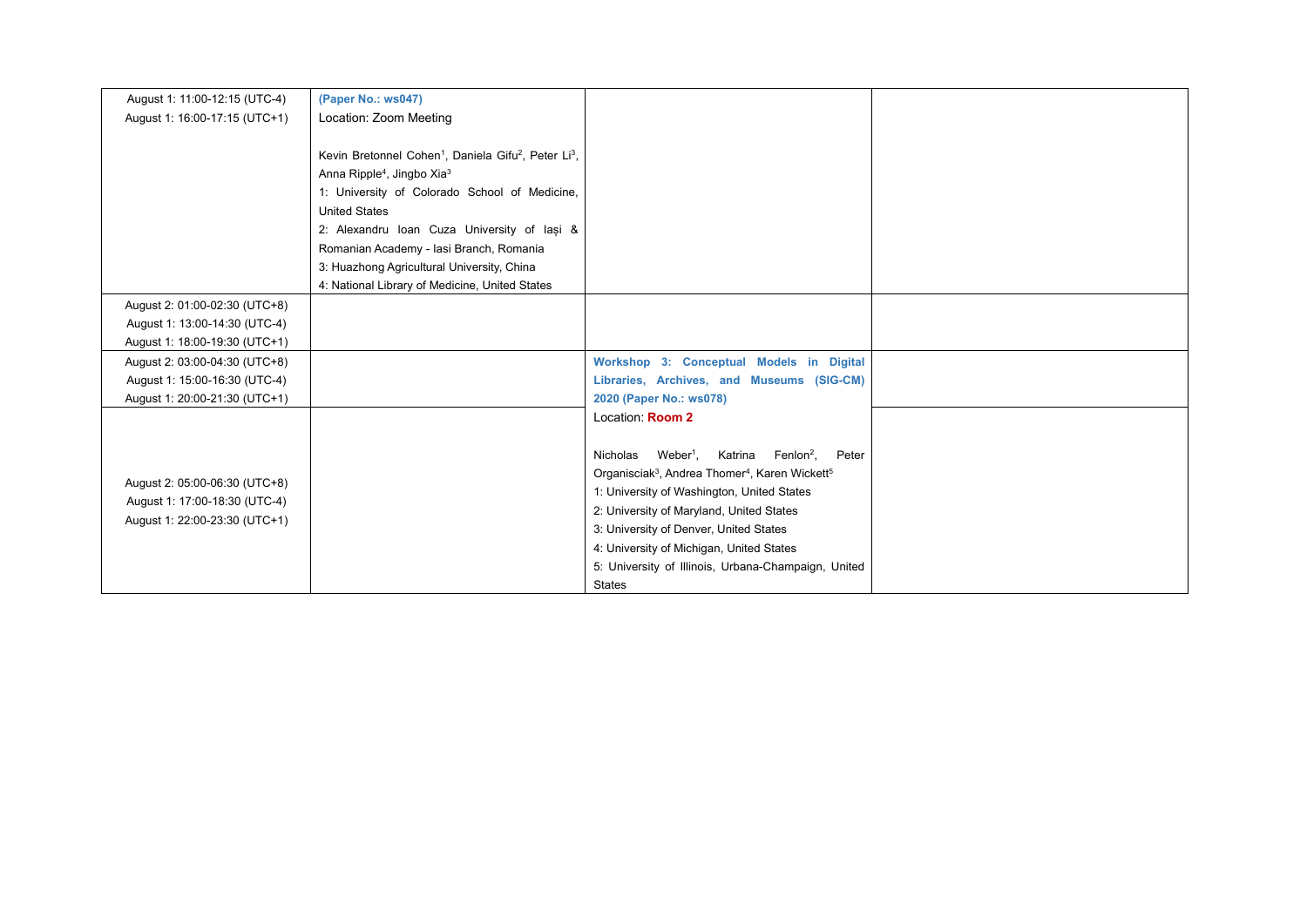## **Date: Sunday, [2/August/2020](https://www.conftool.net/demo/pro/index.php?page=browseSessions&print=export&ismobile=false&form_date=2021-02-28&mode=table&presentations=show)**

| Time                          |                                                                                                                                                  |
|-------------------------------|--------------------------------------------------------------------------------------------------------------------------------------------------|
|                               | <b>AP-L-1: Scholarly Communication</b>                                                                                                           |
|                               | Location: Room 1                                                                                                                                 |
|                               | <b>Session Chair: Lei Li, Beijing Normal University</b>                                                                                          |
|                               |                                                                                                                                                  |
|                               | Characterising Authors on the Extent of their Paper Acceptance: A Case Study of the Journal of High Energy Physics (Paper No.: fp128)            |
|                               | Rima Hazra <sup>1</sup> , Aryan Aryan <sup>1</sup> , Hardik Aggarwal <sup>1</sup> , Matteo Marsili <sup>2</sup> , Animesh Mukherjee <sup>1</sup> |
| August 2: 08:30-10:00 (UTC+8) | 1: Indian Institute of Technology, India                                                                                                         |
| August 1: 20:30-22:00 (UTC-4) | 2: ICTP, Italy                                                                                                                                   |
| August 2: 01:30-03:00 (UTC+1) | Gatekeeper: Analyzing G-Indexes and Improving Service Quantification (Paper No.: fp130)                                                          |
|                               | Jingtao Han <sup>1</sup> , Spyke Krepshaw <sup>2</sup> , Dongwon Lee <sup>2</sup>                                                                |
|                               | 1: Peking University, China                                                                                                                      |
|                               | 2: Penn State University, United States                                                                                                          |
|                               | Unsupervised Anomaly Detection in Journal-Level Citation Networks (Paper No.: fp147)                                                             |
|                               | Baani Lean Kaur Jolly <sup>1</sup> , Lavina Jain <sup>1</sup> , Debajyoti Bera <sup>1</sup> , Tanmoy Chakraborty <sup>1</sup>                    |
|                               | 1: IIIT-Delhi, India                                                                                                                             |
|                               | AP-L-2: User in Search                                                                                                                           |
|                               | Location: Room 1                                                                                                                                 |
|                               | <b>Session Chair: Chang Liu, Peking University</b>                                                                                               |
|                               |                                                                                                                                                  |
|                               | Personalization Finder: A Search Interface for Identifying and Self-controlling Web Search Personalization (Paper No.: fp054)***                 |
|                               | Yusuke Yamamoto <sup>1</sup> , Takehiro Yamamoto <sup>2</sup>                                                                                    |
| August 2: 10:30-12:00 (UTC+8) | 1: Shizuoka University, Japan                                                                                                                    |
| August 1: 22:30-24:00 (UTC-4) | 2: University of Hyogo, Japan                                                                                                                    |
| August 2: 03:30-05:00 (UTC+1) | Users' Knowledge Use and Change during Information Searching Process: A Perspective of Vocabulary Usage (Paper No.: fp148)                       |
|                               | Yao Zhang <sup>1</sup> , Chang Liu <sup>1</sup>                                                                                                  |
|                               | 1: Peking University, China                                                                                                                      |
|                               | Exploring the Effect of Personalized Background Music on Reading Comprehension (Paper No.: fp214)                                                |
|                               | Ying Que <sup>1</sup> , Yueyuan Zheng <sup>1</sup> , Janet H. Hsiao <sup>1</sup> , Xiao Hu <sup>1</sup>                                          |
|                               | 1: The University of Hong Kong, China                                                                                                            |
|                               | AP-L-3: Digital Libraries - 1                                                                                                                    |
|                               | Location: Room 1                                                                                                                                 |
|                               | Session Chair: George Buchanan, University of Melbourne                                                                                          |
| August 2: 13:30-15:00 (UTC+8) |                                                                                                                                                  |
| August 2: 01:30-03:00 (UTC-4) | Identification, Tracking and Impact: Understanding the Trade Secret of Catchphrases (Paper No.: fp026)                                           |
| August 2: 06:30-08:00 (UTC+1) | Jagriti Jalal <sup>1</sup> , Mayank Singh <sup>2</sup> , Arindam Pal <sup>3</sup> , Lipika Dey <sup>4</sup> , Animesh Mukherjee <sup>1</sup>     |
|                               | 1: Indian Institute of Technology Kharagpur, India                                                                                               |
|                               | 2: Indian Institute of Technology Gandhinagar, India                                                                                             |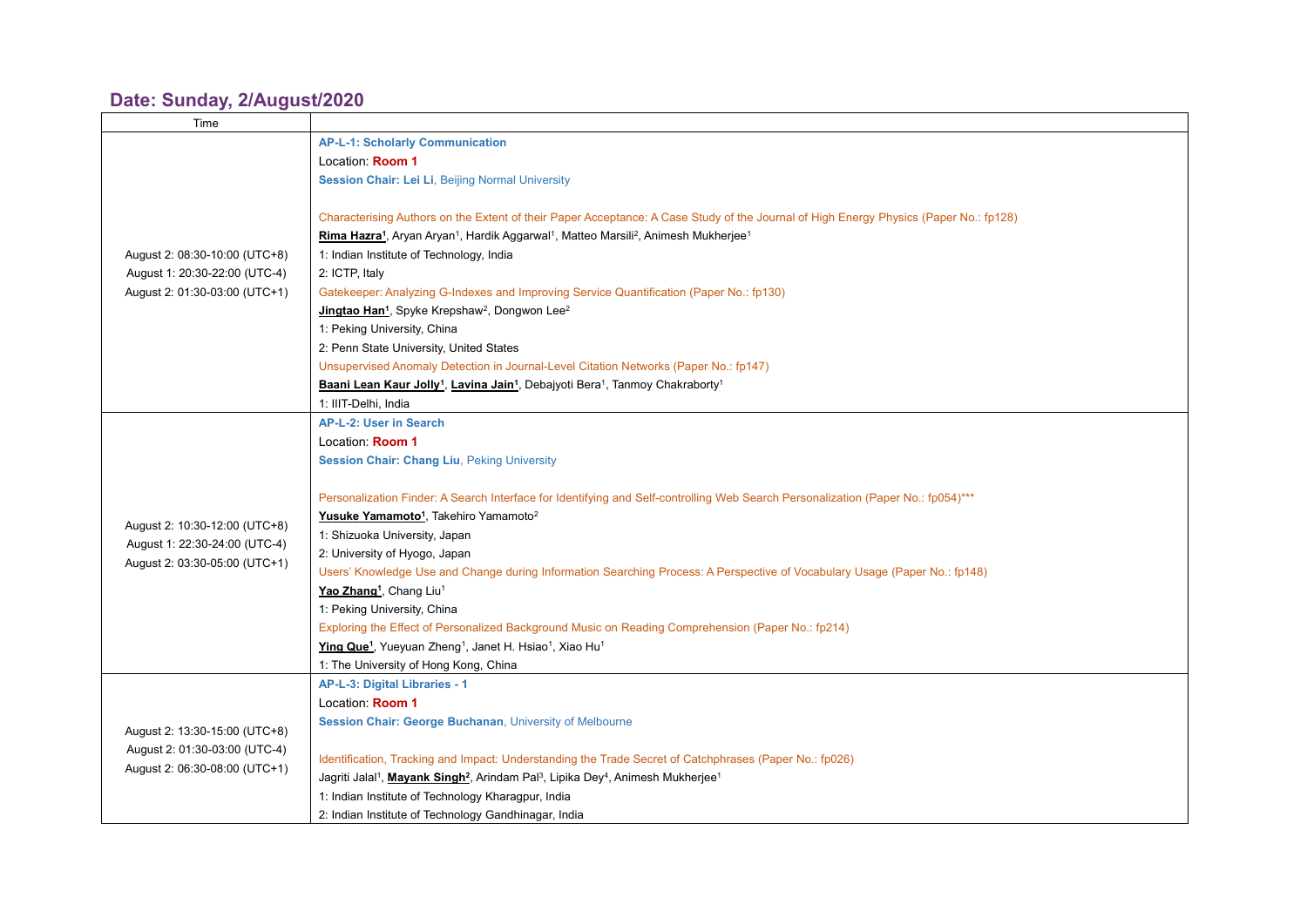|                               | 3: Data61, CSIRO, India                                                                                                                                                         |
|-------------------------------|---------------------------------------------------------------------------------------------------------------------------------------------------------------------------------|
|                               | 4: TCS Innovation Lab, India                                                                                                                                                    |
|                               | Multivariate Relations Aggregation Learning in Social Networks (Paper No.: fp050)***###                                                                                         |
|                               | Jin Xu <sup>1</sup> , <b>Shuo Yu<sup>1</sup></b> , Ke Sun <sup>1</sup> , Jing Ren <sup>1</sup> , Ivan Lee <sup>2</sup> , Shirui Pan <sup>3</sup> , Feng Xia <sup>4</sup>        |
|                               | 1: Dalian University of Technology, China                                                                                                                                       |
|                               | 2: University of South Australia, Australia                                                                                                                                     |
|                               | 3: Monash University, Australia                                                                                                                                                 |
|                               | 4: Federation University Australia, Australia                                                                                                                                   |
|                               | Making Recommendations from Web Archives for "Lost" Web Pages (Paper No.: fp150)                                                                                                |
|                               | Lulwah Alkwai <sup>1</sup> , Michael Nelson <sup>2</sup> , Michele Weigle <sup>2</sup>                                                                                          |
|                               | 1: University of Hail, Saudi Arabia                                                                                                                                             |
|                               | 2: Old Dominion University, United States                                                                                                                                       |
|                               | EU-L-1: Scholarly Knowledge - 1                                                                                                                                                 |
|                               | Location: Room 1                                                                                                                                                                |
|                               | Session Chair: Lin Wang, Academy of Psychology Tianjin Normal University                                                                                                        |
|                               |                                                                                                                                                                                 |
|                               | Generate FAIR Literature Surveys with Scholarly Knowledge Graphs (Paper No.: fp060)                                                                                             |
|                               | Allard Oelen <sup>1</sup> , Mohamad Yaser Jaradeh <sup>1</sup> , Markus Stocker <sup>2</sup> , Sören Auer <sup>2,3</sup>                                                        |
|                               | 1: Leibniz University Hannover, Germany                                                                                                                                         |
| August 2: 15:30-17:00 (UTC+8) | 2: German National Library of Science and Technology (TIB), Germany                                                                                                             |
| August 2: 03:30-05:00 (UTC-4) | 3: University of Hannover, Germany                                                                                                                                              |
| August 2: 08:30-10:00 (UTC+1) | Toward Representing Research Contributions in Scholarly Knowledge Graphs Using Knowledge Graph Cells (Paper No.: fp137)                                                         |
|                               | Lars Vogt <sup>1</sup> , Jennifer D'Souza <sup>1</sup> , Markus Stocker <sup>1</sup> , Sören Auer <sup>1,2</sup>                                                                |
|                               | 1: TIB Leibniz Information Centre for Science and Technology, Germany                                                                                                           |
|                               | 2: L3S Research Center, Germany                                                                                                                                                 |
|                               | HybridCite: A Hybrid Model for Context-Aware Citation Recommendation (Paper No.: fp156)                                                                                         |
|                               | Michael Färber <sup>1</sup> , Ashwath Sampath <sup>2</sup>                                                                                                                      |
|                               | 1: Karlsruhe Institute of Technology, Germany                                                                                                                                   |
|                               | 2: University of Freiburg, Germany                                                                                                                                              |
|                               | <b>EU-L-2: Document Classification</b>                                                                                                                                          |
|                               | Location: Room 1                                                                                                                                                                |
|                               | Session Chair: Chuanming Yu, Zhongnan University of Economics and Law                                                                                                           |
| August 2: 17:30-19:00 (UTC+8) |                                                                                                                                                                                 |
| August 2: 05:30-07:00 (UTC-4) | Pairwise Multi-Class Document Classification for Semantic Relations between Wikipedia Articles (Paper No.: fp098)                                                               |
| August 2: 10:30-12:00 (UTC+1) | Malte Ostendorff <sup>1</sup> , Terry Ruas <sup>2</sup> , Moritz Schubotz <sup>2</sup> , Georg Rehm <sup>1</sup> , Bela Gipp <sup>2</sup>                                       |
|                               | 1: German Research Center for Artificial Intelligence, Germany                                                                                                                  |
|                               | 2: University of Wuppertal, Germany                                                                                                                                             |
|                               | Classification and Clustering of arXiv Documents, Sections, and Abstracts, Comparing Encodings of Natural and Mathematical Language (Paper No.: fp132)                          |
|                               | Philipp Scharpf <sup>1</sup> , Moritz Schubotz <sup>2,3</sup> , Abdou Youssef <sup>4</sup> , Felix Hamborg <sup>1</sup> , Norman Meuschke <sup>2</sup> , Bela Gipp <sup>2</sup> |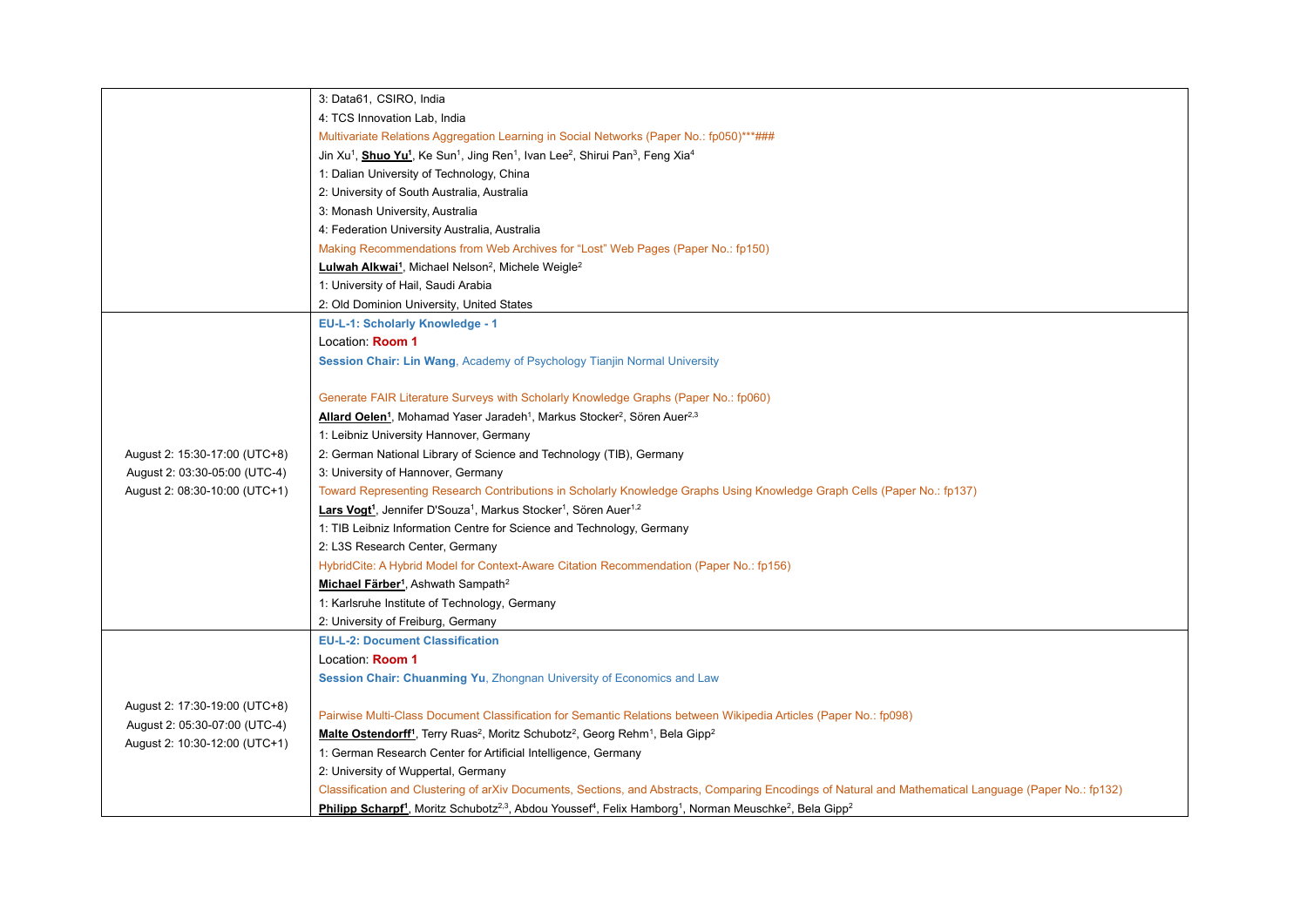|                               | 1: University of Konstanz, Germany                                                                                                                     |
|-------------------------------|--------------------------------------------------------------------------------------------------------------------------------------------------------|
|                               | 2: University of Wuppertal, Germany                                                                                                                    |
|                               | 3: FIZ Karlsruhe, Germany                                                                                                                              |
|                               | 4: George Washington University, United States                                                                                                         |
|                               | Hierarchical Document Classification as a Sequence Generation Task (Paper No.: fp185)                                                                  |
|                               | Julian Risch <sup>1</sup> , Samuele Garda <sup>1</sup> , Ralf Krestel <sup>1</sup>                                                                     |
|                               | 1: Hasso-Plattner-Institute, University of Potsdam, Germany                                                                                            |
| August 2: 20:00-21:00(UTC+8)  |                                                                                                                                                        |
| August 2: 8:00-9:00(UTC-4)    | <b>Minute Madness</b>                                                                                                                                  |
| August 2: 13:00-14:00(UTC+1)  |                                                                                                                                                        |
|                               | <b>Posters and Demos</b>                                                                                                                               |
|                               | Location: Room                                                                                                                                         |
|                               | <b>Poster Hall 1</b>                                                                                                                                   |
|                               | Tactics Applied by Blind and Sighted Users: Initial Exploration of a Digital Library (Paper No.: ps236)                                                |
|                               | Iris Xie <sup>1</sup> , Rakesh Babu <sup>2</sup> , Tae Hee Lee <sup>1</sup> , Shengang Wang <sup>1</sup> and Hyun Seung Lee <sup>1</sup>               |
|                               | 1: University of Wisconsin Milwaukee, United States                                                                                                    |
|                               | 2: Envision, Inc, United States                                                                                                                        |
|                               | Mathematical Formulae in Wikimedia Projects 2020 (Paper No.: ps245)                                                                                    |
|                               | Moritz Schubotz <sup>1</sup> , André Greiner-Petter <sup>2</sup> , Norman Meuschke <sup>2</sup> , Olaf Teschke <sup>1</sup> and Bela Gipp <sup>2</sup> |
|                               | 1: FIZ Karlsruhe - Leibniz-Institute for Information Infrastructure, Germany                                                                           |
|                               | 2: University of Wuppertal, Germany                                                                                                                    |
|                               | Cross-Language Source Code Plagiarism Detection Using Explicit Semantic Analysis and Scored Greedy String Tilling (Paper No.: ps320)                   |
|                               | Tomáš Foltýnek <sup>1</sup> , Richard Všianský <sup>1</sup> , Norman Meuschke <sup>2</sup> , Dita Dlabolová <sup>1</sup> and Bela Gipp <sup>2</sup>    |
| August 2: 21:00-23:00 (UTC+8) | 1: Mendel University in Brno, Czechia                                                                                                                  |
| August 2: 09:00-11:00 (UTC-4) | 2: University of Wuppertal, Germany                                                                                                                    |
| August 2: 14:00-16:00 (UTC+1) | Newsalyze: Enabling News Consumers to Understand Media Bias (Paper No.: ps252)                                                                         |
|                               | Felix Hamborg <sup>1</sup> , Anastasia Zhukova <sup>2</sup> , Karsten Donnay <sup>3</sup> and Bela Gipp <sup>2</sup>                                   |
|                               | 1: University of Konstanz, Germany                                                                                                                     |
|                               | 2: University of Wuppertal, Germany                                                                                                                    |
|                               | 3: University of Zurich, Germany                                                                                                                       |
|                               | Interpretable and Comparative Textual Dataset Exploration Using Near-Identity Mention Relations (Paper No.: ps253)                                     |
|                               | Anastasia Zhukova <sup>1</sup> , Felix Hamborg <sup>2</sup> and Bela Gipp <sup>1</sup>                                                                 |
|                               | 1: University of Wuppertal, Germany                                                                                                                    |
|                               | 2: University of Konstanz, Germany                                                                                                                     |
|                               | Interpretable Topic Modeling Using Near-Identity Cross-Document Coreference Resolution (Paper No.: ps260)                                              |
|                               | Anastasia Zhukova <sup>1</sup> , Felix Hamborg <sup>2</sup> and Bela Gipp <sup>1</sup>                                                                 |
|                               | 1: University of Wuppertal, Germany                                                                                                                    |
|                               | 2: University of Konstanz, Germany                                                                                                                     |
|                               | The POLUSA Dataset: 0.9M Political News Articles Balanced by Time and Outlet Popularity (Paper No.: ps266)                                             |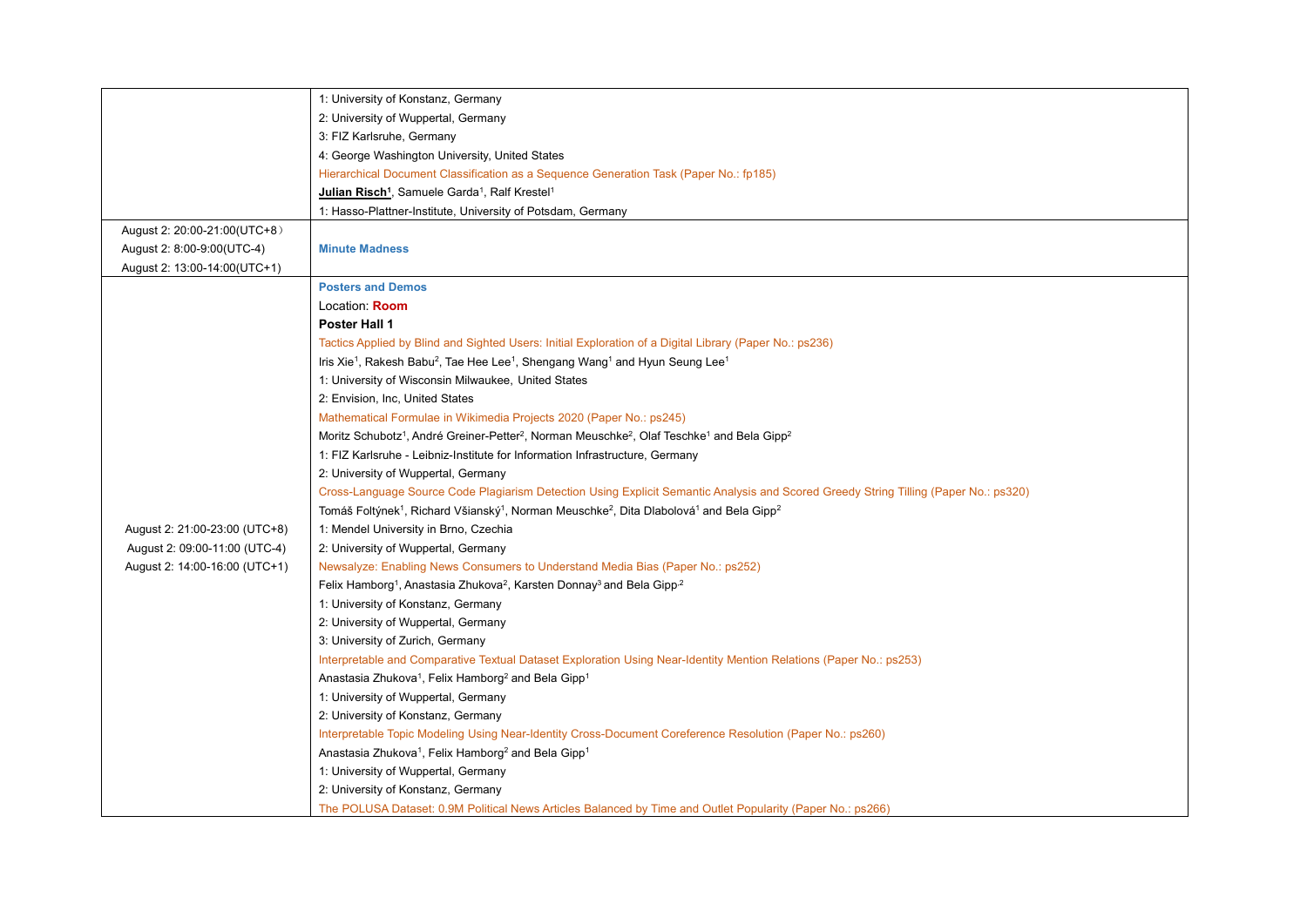| Lukas Gebhard <sup>1</sup> and Felix Hamborg <sup>2</sup>                                                                                                                                                         |
|-------------------------------------------------------------------------------------------------------------------------------------------------------------------------------------------------------------------|
| 1: University of Freiburg, Germany                                                                                                                                                                                |
| 2: University of Konstanz, Germany                                                                                                                                                                                |
| An Integrated Approach to Detect Media Bias in German News Articles (Paper No.: ps297)                                                                                                                            |
| Timo Spinde <sup>1,2</sup> , Felix Hamborg <sup>1</sup> and Bela Gipp <sup>2</sup>                                                                                                                                |
| 1: University of Konstanz, Germany                                                                                                                                                                                |
| 2: University of Wuppertal, Germany                                                                                                                                                                               |
| Measurement of Mobile Library Users' Emotional Experience: A Research Based on the PAD Model (Paper No.: ps246)                                                                                                   |
| Yang Zhao <sup>1</sup> , Wenhang Cao <sup>1</sup> and Bin Yang <sup>1</sup>                                                                                                                                       |
| 1: Wuhan University, China                                                                                                                                                                                        |
| Implicit Products in the Decentralized eCommerce Ecosystems (Paper No.: ps247)                                                                                                                                    |
| Guoxiu He <sup>1</sup> , Yunhan Yang <sup>1</sup> , Zhuoren Jiang <sup>2</sup> , Yangyang Kang <sup>3</sup> , Xiaozhong Liu <sup>4</sup> and Wei Lu <sup>1</sup>                                                  |
| 1: Wuhan University, China                                                                                                                                                                                        |
| 2: Zhejiang University, China                                                                                                                                                                                     |
| 3: Alibaba Group, China                                                                                                                                                                                           |
| 4: Indiana University Bloomington, United States                                                                                                                                                                  |
| Analyzing International Relations from British Parliamentary Debates (Paper No.: ps263)                                                                                                                           |
| Junling Wang <sup>1</sup> , Yuehan Zhang <sup>1</sup> , Jiani Huang <sup>1</sup> , Jiayu Shen <sup>1</sup> , Yiyang Wang <sup>1</sup> , Jiamin Wang <sup>1</sup> , Jiming Hu <sup>1</sup> and Wei Lu <sup>1</sup> |
| 1: Wuhan University, China                                                                                                                                                                                        |
| Can Scientific Publication's Network Structural Features Predict its Citation? (Paper No.: ps280)                                                                                                                 |
| Zhuoran Luo <sup>1</sup> , Jiangen He <sup>2</sup> , Jiajia Qian <sup>1</sup> , Yuqi Wang <sup>1</sup> , Junying Chen <sup>1</sup> and Wei Lu <sup>1</sup>                                                        |
| 1: Wuhan University, China                                                                                                                                                                                        |
| 2: Drexel University, United States                                                                                                                                                                               |
| Opinion Extraction of Government Microblog Comments via BiLSTM-CRF Model (Paper No.: ps271)                                                                                                                       |
| Jiming Hu <sup>1</sup> and Xiang Zheng <sup>1</sup>                                                                                                                                                               |
| 1: Wuhan University, China                                                                                                                                                                                        |
|                                                                                                                                                                                                                   |
| <b>Poster Hall 2</b>                                                                                                                                                                                              |
| Research on the Development of Library and Information Science in the Era of Big Data (Paper No.: ps248)                                                                                                          |
| Longwen Liao <sup>1</sup> , Qi Li <sup>1</sup> and Junyan Chen <sup>1</sup>                                                                                                                                       |
| 1: Northwest Institute of Nuclear Technology, China                                                                                                                                                               |
| Temporal Summarization of Scholarly Paper Collections by Semantic Change Estimation: Case Study of CORD-19 Dataset (Paper No.: ps257)                                                                             |
| Muhammad Syafiq Mohd Pozi <sup>1</sup> , Adam Jatowt <sup>2</sup> and Yukiko Kawai <sup>3</sup>                                                                                                                   |
| 1: Universiti Utara Malaysia, Malaysia                                                                                                                                                                            |
| 2: Kyoto University, Japan                                                                                                                                                                                        |
| 3: Kyoto Sangyo University, Japan                                                                                                                                                                                 |
| Evolving Taxonomy based on Graph Neural Networks (Paper No.: ps265)                                                                                                                                               |
| Xiaoli Chen <sup>1</sup>                                                                                                                                                                                          |
| 1: National Science Library, Chinese Academy of Sciences, China                                                                                                                                                   |
| Author Name Disambiguation in PubMed Using Ensemble-Based Classification Algorithms (Paper No.: ps267)                                                                                                            |
|                                                                                                                                                                                                                   |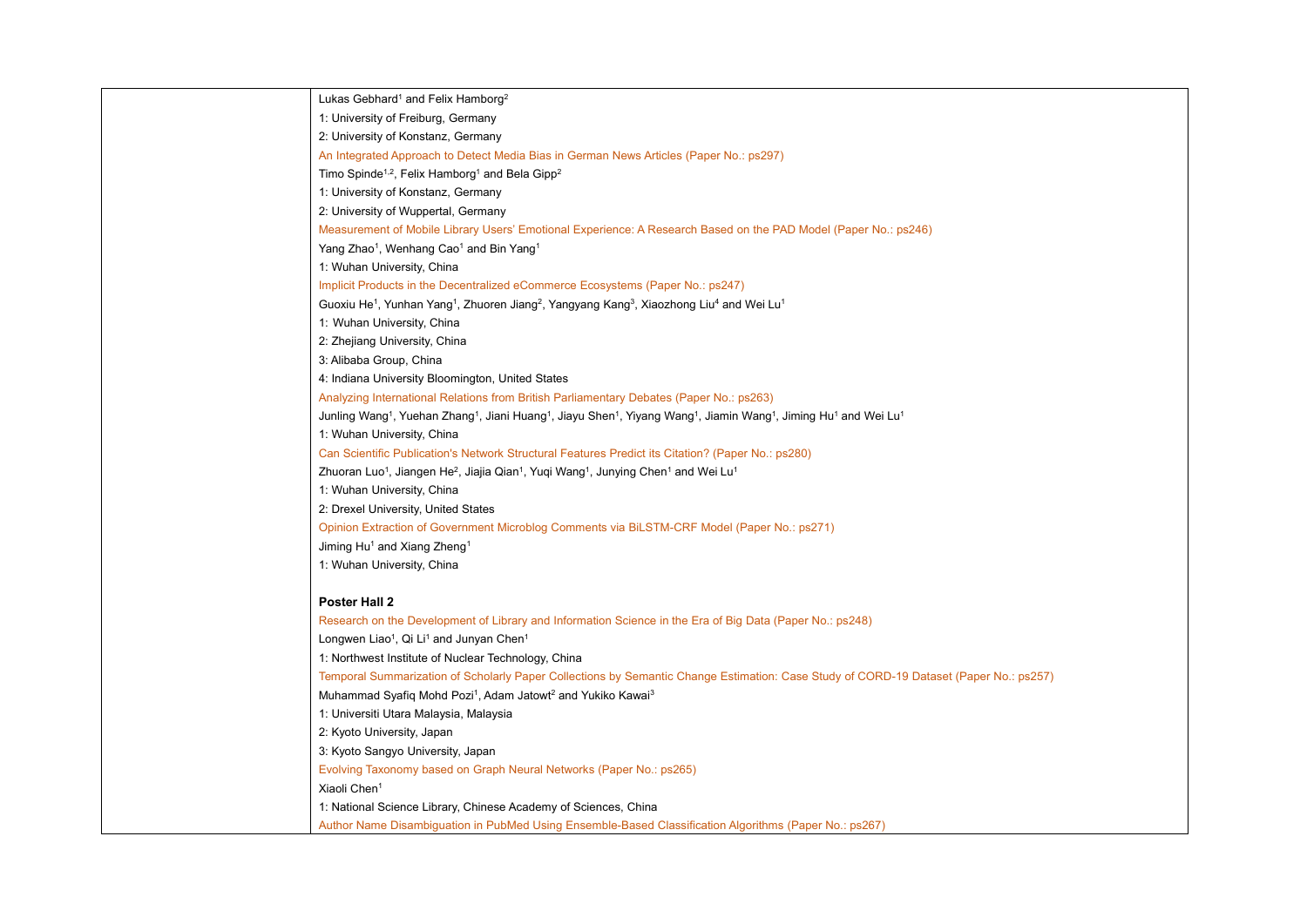| Kaushal Jhawar <sup>1</sup> , Debarshi Kumar Sanyal <sup>2</sup> , Samiran Chattopadhyay <sup>1</sup> , Plaban Kumar Bhowmick <sup>2</sup> and Partha Pratim Das <sup>2</sup>    |
|----------------------------------------------------------------------------------------------------------------------------------------------------------------------------------|
| 1: Jadavpur University, India                                                                                                                                                    |
| 2: Indian Institute of Technology Kharagpur, India                                                                                                                               |
| Analysis of the Academic Genealogy of Education (Paper No.: ps322)                                                                                                               |
| Kanishka Halder <sup>1</sup> , Aniruddha Chattopadhyay <sup>1</sup> , Debarshi Kumar Sanyal <sup>1</sup> , Plaban Kumar Bhowmick <sup>1</sup> and Partha Pratim Das <sup>1</sup> |
| 1: Indian Institute of Technology Kharagpur, India                                                                                                                               |
| Identifying the Development Process of the Electronic Health Records Research from the Perspective of Information Resource Management (Paper No.: ps274)                         |
| Zhenni Ni <sup>1</sup> and Yuxing Qian <sup>1</sup>                                                                                                                              |
| 1: Wuhan University, China                                                                                                                                                       |
| The Status, Hot Topics in the Field of Electronic Health Records: A Literature Review Based on Lda2vec (Paper No.: ps275)                                                        |
| Zhenni Ni <sup>1</sup> and Yuxing Qian <sup>1</sup>                                                                                                                              |
| 1: Wuhan University, China                                                                                                                                                       |
| Comparison of Linguistic Characteristics of Different Disciplines' Questions on Academic Social Q&A Sites (Paper No.: ps276)                                                     |
| Lei Li <sup>1</sup> , Anrunze Li <sup>1</sup> , Xue Song <sup>1</sup> , Xinran Li <sup>1</sup> and Kun Huang <sup>1</sup>                                                        |
| 1: Beijing Normal University, China                                                                                                                                              |
| Investigating Factors for Assessing the Quality of Academic User- Generated Content on Social Media (Paper No.: ps309)                                                           |
| Lei Li <sup>1</sup> , Linlin Zhang <sup>1</sup> , Ao Wang <sup>1</sup> and Kun Huang <sup>1</sup>                                                                                |
| 1: Beijing Normal University, China                                                                                                                                              |
| Inter-subdiscipline Analysis Based on Mathematical Statements (Paper No.: ps278)                                                                                                 |
| Rui Wang <sup>1</sup> , Xiaoling Zhou <sup>1</sup> , Jian Wu <sup>2</sup> and Ou Wu <sup>1</sup>                                                                                 |
| 1: Tianjin University, China                                                                                                                                                     |
| 2: Old Dominion University, United States                                                                                                                                        |
| A Heuristic Baseline Method for Metadata Extraction from Scanned Electronic Theses and Dissertations (Paper No.: ps316)                                                          |
| Muntabir Choudhury <sup>1</sup> , Jian Wu <sup>1</sup> , William Ingram <sup>2</sup> and Edward Fox <sup>2</sup>                                                                 |
| 1: Old Dominion University, United States                                                                                                                                        |
| 2: Virginia Polytechnic Institute and State University, United States                                                                                                            |
| Analyzing the Effect of Reading Patterns Using Eye Tracking Measures (Paper No.: ps317)                                                                                          |
| Gavindya Jayawardena <sup>1</sup> , Sampath Jayarathna <sup>1</sup> and Jian Wu <sup>1</sup>                                                                                     |
| 1: Old Dominion University, United States                                                                                                                                        |
| Streaming Analytics and Workflow Automation for DFS (Paper No.: ps313)                                                                                                           |
| Yasith Jayawardana <sup>1</sup> and Sampath Jayarathna <sup>1</sup>                                                                                                              |
| 1: Old Dominion University, United States                                                                                                                                        |
|                                                                                                                                                                                  |
| Poster Hall 3                                                                                                                                                                    |
| The Theoretical Framework of Library Smart Service: Literature Review and Content Analysis (Paper No.: ps269)                                                                    |
| Jiaqi Liao <sup>1</sup>                                                                                                                                                          |
| 1: Sun Yat-sen University, China                                                                                                                                                 |
| Search Topic Analysis of ACM Digital Library (Paper No.: ps281)                                                                                                                  |
| Shaobo Liang <sup>1</sup> and Yaqiong Leng <sup>1</sup>                                                                                                                          |
| 1: Wuhan University, China                                                                                                                                                       |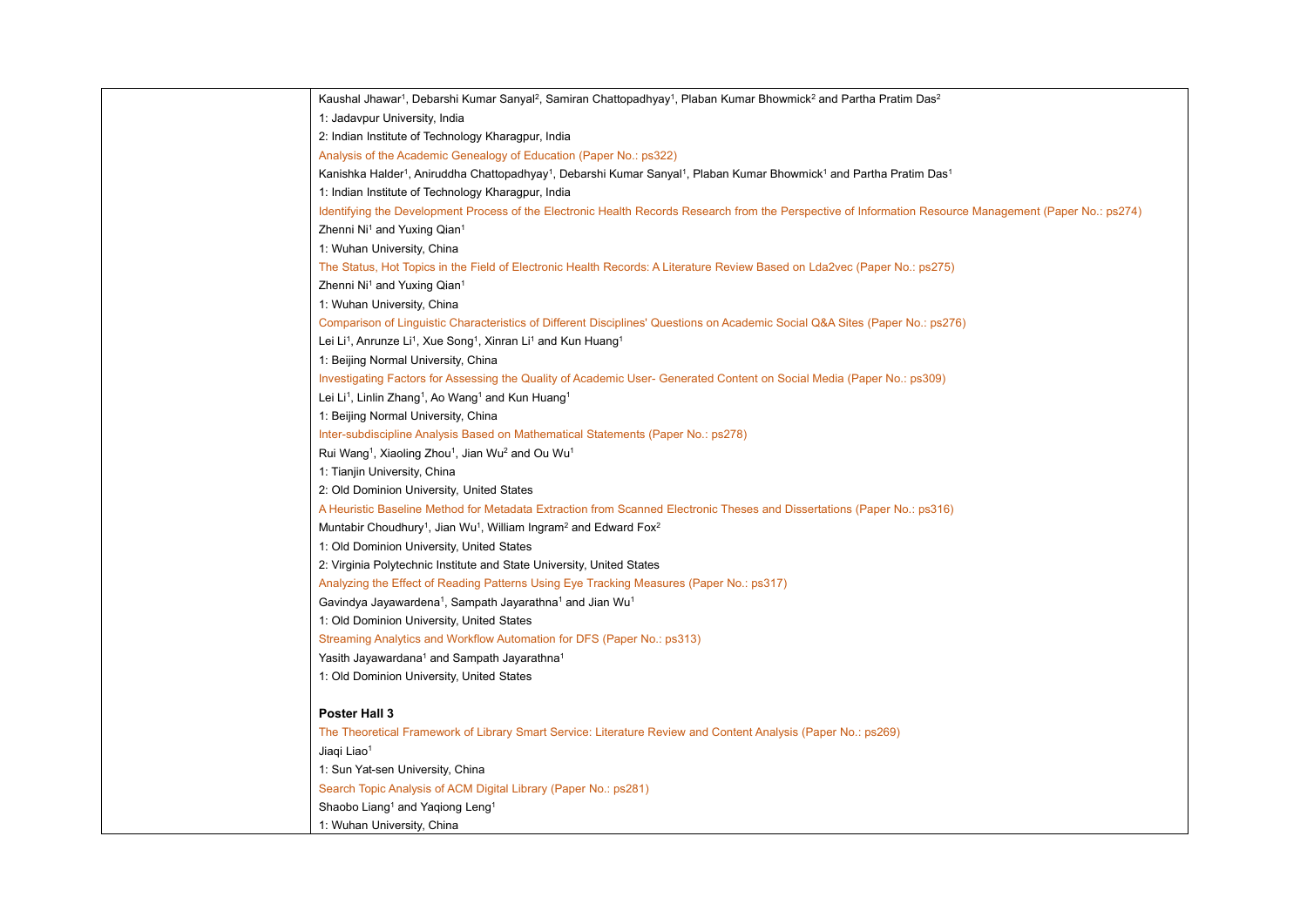| Content-Based Exploration of Archival Images Using Neural Networks (Paper No.: ps285)                                                                            |
|------------------------------------------------------------------------------------------------------------------------------------------------------------------|
| Tobi Adewoye <sup>1</sup> , Xiao Han <sup>1</sup> , Nick Ruest <sup>2</sup> , Ian Milligan <sup>1</sup> , Samantha Fritz <sup>1</sup> and Jimmy Lin <sup>1</sup> |
| 1: University of Waterloo, Canada                                                                                                                                |
| 2: York University Libraries, Canada                                                                                                                             |
| Analyzing the GitHub Repositories of Research Papers (Paper No.: ps286)                                                                                          |
| Michael Färber <sup>1</sup>                                                                                                                                      |
| 1: Karlsruhe Institute of Technology, Germany                                                                                                                    |
| Trends of Publications' Citations and Altmetrics Based on Open Access Types (Paper No.: ps294)                                                                   |
| Chifumi Nishioka <sup>1</sup> and Michael Färber <sup>2</sup>                                                                                                    |
| 1: Kyoto University, Japan                                                                                                                                       |
| 2: Karlsruhe Institute of Technology, Germany                                                                                                                    |
| A Proposal of a Ground Surface Information Collection System Using a 9-axis Motion Sensor for Self-propelled Wheelchair Users' Exercise Promotion (Paper No.:    |
| ps287)                                                                                                                                                           |
| Xu Han <sup>1</sup> and Kumiko Kushiyama <sup>1</sup>                                                                                                            |
| 1: Tokyo Metropolitan University, Japan                                                                                                                          |
| "3W" Model in Research Data Services: A Case Study of National Research Data Centers in China (Paper No.: ps288)                                                 |
| Zhifang Tu <sup>1</sup> and Zhiping Yang <sup>2</sup>                                                                                                            |
| 1: National Science Library, Chinese Academy of Sciences, China                                                                                                  |
| 2: Chengdu Library and Information Center, Chinese Academy of Sciences, China                                                                                    |
| Effects of Task Complexity on Information Seeking Performance: A Meta-analysis Research (Paper No.: ps289)                                                       |
| Lin Wang <sup>1</sup> and Zejin Chen <sup>1</sup>                                                                                                                |
| 1: Tianjin Normal University, China                                                                                                                              |
| Comparing Topics of Scholars' Blog Posts in an Academic Social Networking Site and Publication Keywords (Paper No.: ps290)                                       |
| Hui Lin <sup>1</sup> and Pengyi Zhang <sup>1</sup>                                                                                                               |
| 1: Peking University, China                                                                                                                                      |
| Exploring the Influence of Publication Retractions on Citations in Psychology Science (Paper No.: ps292)                                                         |
| Siluo Yang <sup>1</sup> , Fan Qi <sup>1</sup> and Heyu Diao <sup>1</sup>                                                                                         |
| 1: Wuhan University, China                                                                                                                                       |
| Challenges and Solutions of Identifying Similarities and Duplication in Digital Libraries (Paper No.: ps299)                                                     |
| Maggie Ryan <sup>1</sup> , Ruiwen Zhang <sup>1</sup> , Matthew Durward <sup>1</sup> , Krystyna Matusiak <sup>1</sup> and Peter Organisciak <sup>1</sup>          |
| 1: University of Denver, United States                                                                                                                           |
| An Integrated Method to Build Read-Aiding E-Books Based on Text Mining and Interactive Aesthetics (Paper No.: ps307)                                             |
| Weijun Li <sup>1</sup> , Fukai Yang <sup>1</sup> , Ruibing Jia <sup>1</sup> , Renmin Li <sup>1</sup> and Minghao Yin <sup>1</sup>                                |
| 1: Northeast Normal University, China                                                                                                                            |
| CSAA: An Online Annotating Platform for Classifying Sections of Academic Articles (Paper No.: ps318)                                                             |
| Bowen Ma <sup>1</sup> , Yuzhuo Wang <sup>1</sup> and Chengzhi Zhang <sup>1</sup>                                                                                 |
| 1: Nanjing University of Science and Technology, China                                                                                                           |
| PredCheck: Detecting Predatory Behaviour in Scholarly World (Paper No.: ps319)                                                                                   |
| Manas Satish Bedmutha <sup>1</sup> , Kaushal Modi <sup>1</sup> , Kevin Patel <sup>1</sup> , Naman Jain <sup>1</sup> and Mayank Singh <sup>1</sup>                |
| 1: Indian Institute of Technology Gandhinagar, India                                                                                                             |
|                                                                                                                                                                  |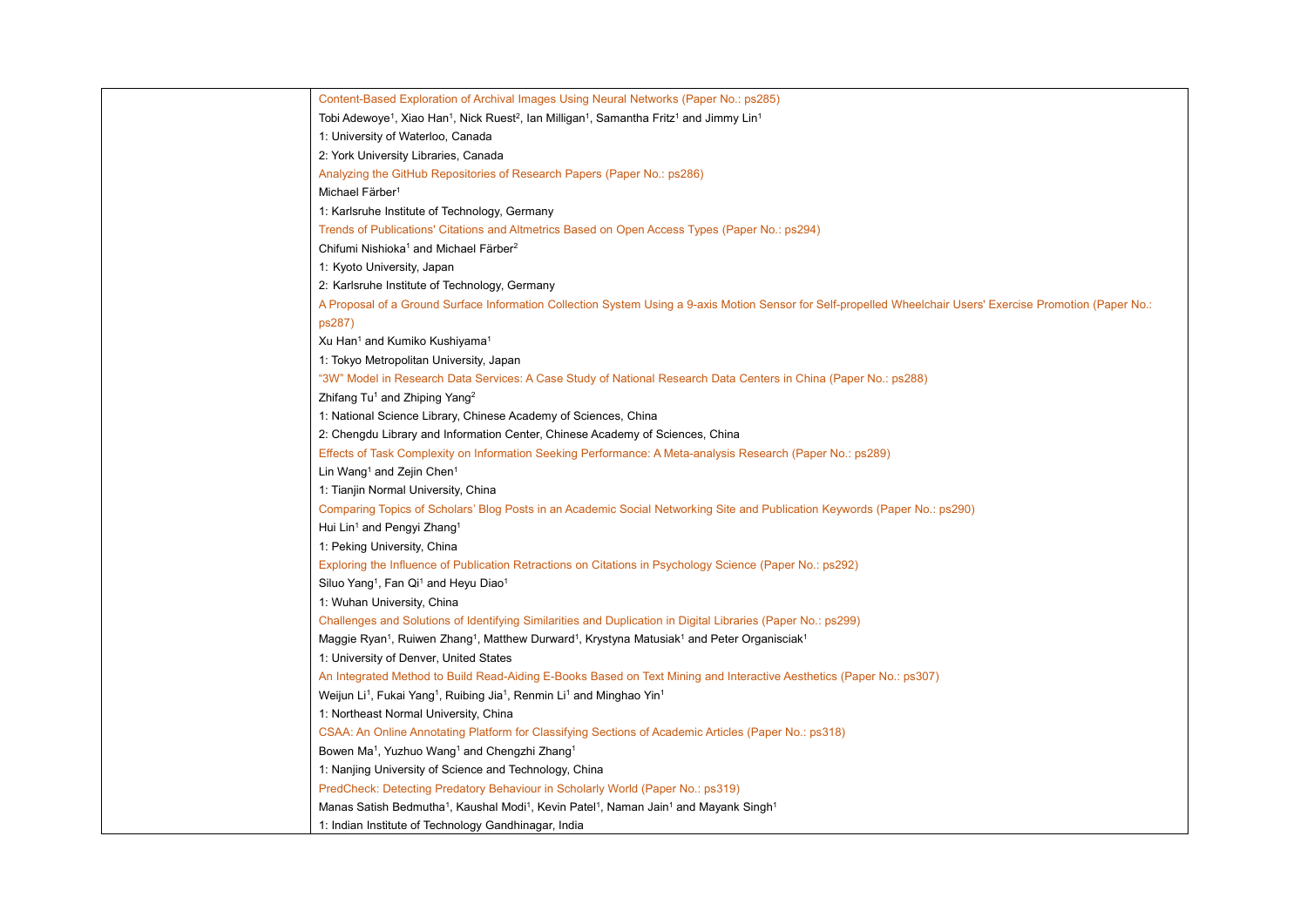|                               | <b>Demo Hall</b>                                                                                                                                                                                        |  |
|-------------------------------|---------------------------------------------------------------------------------------------------------------------------------------------------------------------------------------------------------|--|
|                               | SEAL: Scientific Keyphrase Extraction and Classification (Paper No.: de244)                                                                                                                             |  |
|                               | Ayush Garg <sup>1</sup> , Sammed Kagi <sup>1</sup> and Mayank Singh <sup>1</sup>                                                                                                                        |  |
|                               | 1: IIT Gandhinagar, India                                                                                                                                                                               |  |
|                               | An Open-Source Interface to the Canadian Surface Prediction Archive (Paper No.: de282)                                                                                                                  |  |
|                               | Martin Gauch <sup>1</sup> , James Bai <sup>1</sup> , Juliane Mai <sup>1</sup> and Jimmy Lin <sup>1</sup>                                                                                                |  |
|                               | 1: University of Waterloo, Canada                                                                                                                                                                       |  |
|                               | Accessing and Investigating Large Collections of Historical Newspapers with the NewsEye Platform (Paper No.: de296)                                                                                     |  |
|                               | Axel Jean-Caurant <sup>1</sup> and Antoine Doucet <sup>1</sup>                                                                                                                                          |  |
|                               | 1: University of La Rochelle, L3i laboratory, France                                                                                                                                                    |  |
|                               | A Face Recognition Module for Video Content Analysis in Malaysian Parliament Sessions (Paper No.: de300)                                                                                                |  |
|                               | Wan En Ng <sup>1</sup> , Muhammad Syafiq Mohd Pozi <sup>1</sup> and Adam Jatowt <sup>2</sup>                                                                                                            |  |
|                               | 1: Universiti Utara Malaysia, Malaysia                                                                                                                                                                  |  |
|                               | 2: Kyoto University, Japan                                                                                                                                                                              |  |
|                               | WiTPy: A Toolkit to Parse and Analyse Wikipedia Talk Pages (Paper No.: de301)                                                                                                                           |  |
|                               | Amit Arjun Verma <sup>1</sup> , S. R. S. Iyengar <sup>1</sup> and Nitin Gandhi <sup>1</sup>                                                                                                             |  |
|                               | 1: Indian Institute of Technology Ropar, India                                                                                                                                                          |  |
|                               | Publindex: A Web Service to Automatically Evaluate Research Publications According to Customized Criteria (Paper No.: de303)                                                                            |  |
|                               | Eduardo Mena <sup>1</sup> , Carlos Bobed <sup>2</sup> and Alvaro Juan <sup>1</sup>                                                                                                                      |  |
|                               | 1: University of Zaragoza, Spain                                                                                                                                                                        |  |
|                               | 2: everis / NTT Data, Spain                                                                                                                                                                             |  |
|                               | Gandhipedia: A One-stop Al-enabled Portal for Browsing Gandhian Literature, Life-events and his Social Network (Paper No.: de305)                                                                       |  |
|                               | Atharva Vyas <sup>1</sup> , Heer Ambavi <sup>2</sup> , Sayantan Adak <sup>1</sup> , Shivam Patel <sup>3</sup> , Pritam Kadasi <sup>2</sup> , Mayank Singh <sup>2</sup> , Animesh Mukherjee <sup>1</sup> |  |
|                               | 1: IIT Kharagpur, India                                                                                                                                                                                 |  |
|                               | 2: IIT Gandhinagar, India                                                                                                                                                                               |  |
|                               | 3: SRM Institute of Science and Technology, India                                                                                                                                                       |  |
|                               | Narrative Navigation: Visualising Story Order and Locations in Augmented Reality (Paper No.: de315)                                                                                                     |  |
|                               | Qimo Zhang <sup>1</sup> , Annika Hinze <sup>1</sup> and Nicholas Vanderschantz <sup>1</sup>                                                                                                             |  |
|                               | 1. University of Waikato, New Zealand                                                                                                                                                                   |  |
|                               | <b>EU-S-1: Natural Language Processing</b>                                                                                                                                                              |  |
|                               | Location: Room 1                                                                                                                                                                                        |  |
|                               | <b>Session Chair: Ying Huang, Wuhan University</b>                                                                                                                                                      |  |
| August 3: 00:30-02:00 (UTC+8) |                                                                                                                                                                                                         |  |
| August 2: 12:30-14:00 (UTC-4) | Linking Named Entities Across Languages Using Multilingual Word Embeddings (Paper No.: sp030)                                                                                                           |  |
| August 2: 17:30-19:00 (UTC+1) | Elvys Linhares Pontes <sup>1</sup> , Jose G. Moreno <sup>2</sup> , <b>Antoine Doucet<sup>1</sup></b>                                                                                                    |  |
|                               | 1: University of La Rochelle, France                                                                                                                                                                    |  |
|                               | 2: University of Toulouse, France                                                                                                                                                                       |  |
|                               | Neural Machine Translation with BERT for Post-OCR Error Detection and Correction (Paper No.: sp112)                                                                                                     |  |
|                               | <b>Hai Thi Tuyet Nguyen<sup>1</sup></b> , Adam Jatowt <sup>2</sup> , Nhu Van Nguyen <sup>1</sup> , Mickaël Coustaty <sup>1</sup> , Antoine Doucet <sup>1</sup>                                          |  |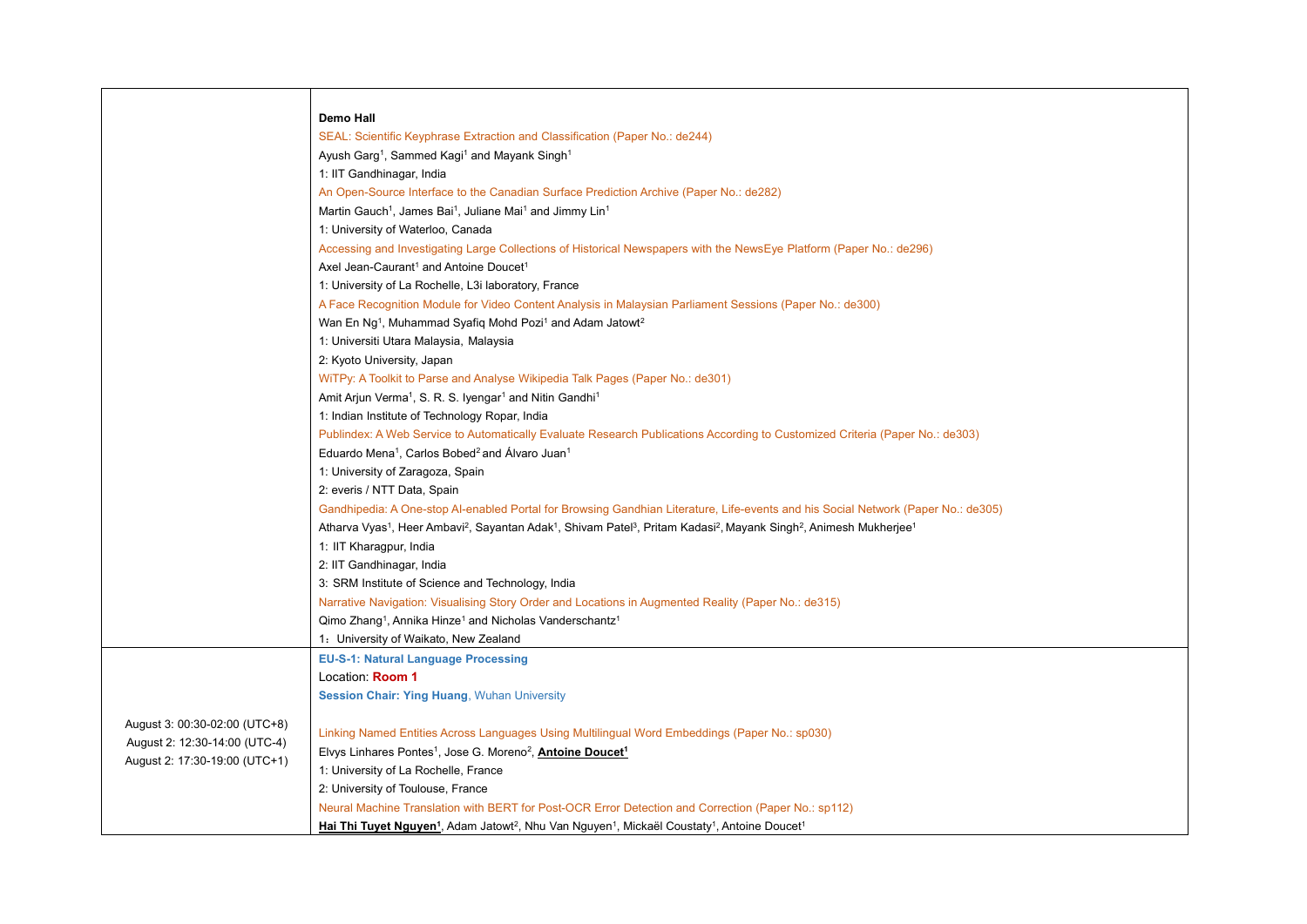|                               | 1: L3i, University of La Rochelle, France                                                                                         |
|-------------------------------|-----------------------------------------------------------------------------------------------------------------------------------|
|                               | 2: Kyoto University, Japan                                                                                                        |
|                               | An Authoritative Approach to Citation Classification (Paper No.: sp181)                                                           |
|                               | David Pride <sup>1</sup> , Petr Knoth <sup>1</sup>                                                                                |
|                               | 1: KMi, The Open University, United Kingdom                                                                                       |
|                               | A First Step Towards Content Protecting Plagiarism Detection (Paper No.: sp192)                                                   |
|                               | Cornelius Ihle <sup>1,2</sup> , Moritz Schubotz <sup>3</sup> , Norman Meuschke <sup>2</sup> , Bela Gipp <sup>2</sup>              |
|                               | 1: Daimler AG, Germany                                                                                                            |
|                               | 2: University of Wuppertal, Germany                                                                                               |
|                               | 3: FIZ Karlsruhe, Germany                                                                                                         |
|                               | NA-L-1: Web Archive - 1                                                                                                           |
|                               | Location: Room 1                                                                                                                  |
|                               | Session Chair: Weijia Xu, The Texas Advanced Computing Center                                                                     |
|                               |                                                                                                                                   |
|                               | The Archives Unleashed Project: Technology, Process, and Community to Improve Scholarly Access to Web Archives (Paper No.: fp028) |
|                               | Nick Ruest <sup>1</sup> , Jimmy Lin <sup>2</sup> , Ian Milligan <sup>2</sup> , Samantha Fritz <sup>2</sup>                        |
|                               | 1: York University, Canada                                                                                                        |
| August 3: 02:30-04:00 (UTC+8) | 2: University of Waterloo, Canada                                                                                                 |
| August 2: 14:30-16:00 (UTC-4) | Identifying Documents In-Scope of a Collection from Web Archives (Paper No.: fp200)***###                                         |
| August 2: 19:30-21:00 (UTC+1) | Krutarth Patel <sup>1</sup> , Cornelia Caragea <sup>2</sup> , Mark Phillips <sup>3</sup> , Nathaniel Fox <sup>3</sup>             |
|                               | 1: Kansas State University, United States                                                                                         |
|                               | 2: University of Illinois at Chicago, United States                                                                               |
|                               | 3: University of North Texas, United States                                                                                       |
|                               | The Case for Alternative Web Archival Formats to Expedite the Data-To-Insight Cycle (Paper No.: fp210)                            |
|                               | Xinyue Wang <sup>1</sup> , Zhiwu Xie <sup>1</sup>                                                                                 |
|                               | 1: Virginia Tech, United States                                                                                                   |
| August 3: 04:30-06:00 (UTC+8) |                                                                                                                                   |
| August 2: 16:30-18:00 (UTC-4) |                                                                                                                                   |
| August 2: 21:30-23:00 (UTC+1) |                                                                                                                                   |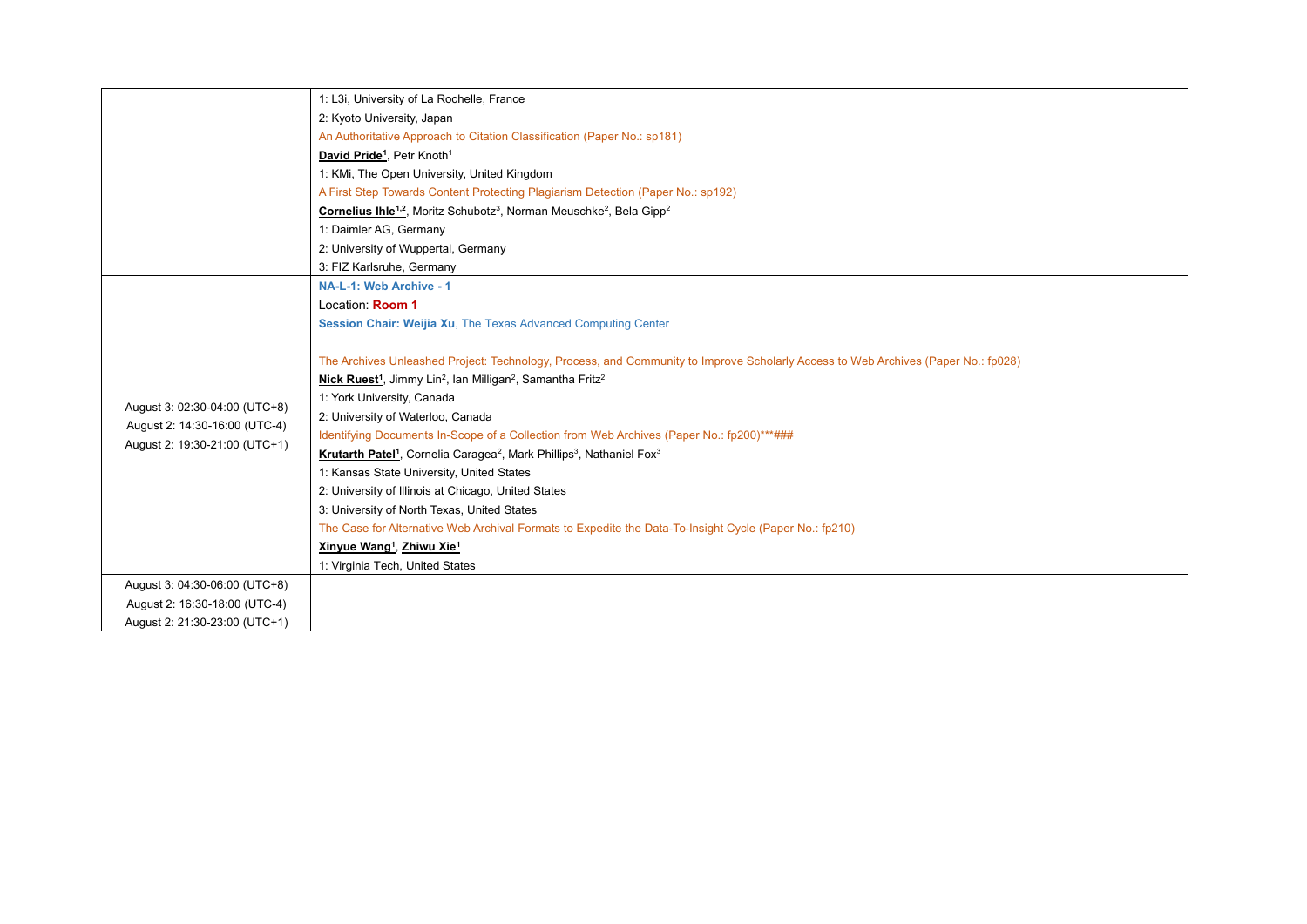#### **Date: Monday, [3/August/2020](https://www.conftool.net/demo/pro/index.php?page=browseSessions&print=export&ismobile=false&form_date=2021-02-28&mode=table&presentations=show)**

| Time                          |                                                                                                                             |
|-------------------------------|-----------------------------------------------------------------------------------------------------------------------------|
|                               | AP-L-4: Scholarly Knowledge - 2                                                                                             |
|                               | Location: Room 1                                                                                                            |
|                               | Session Chair: Chengzhi Zhang, Nanjing University of Science and Technology                                                 |
|                               |                                                                                                                             |
|                               | Characterize and Evaluate Scientific Domain and Domain Context Knowledge Map (Paper No.: fp070)                             |
|                               | Jinsong Zhang <sup>1</sup> , Xiaozhong Liu <sup>2</sup> , Chun Guo <sup>2</sup>                                             |
| August 3: 08:30-10:00 (UTC+8) | 1: Dalian Maritime University, China                                                                                        |
| August 2: 20:30-22:00 (UTC-4) | 2: Indiana University Bloomington, United States                                                                            |
| August 3: 01:30-03:00 (UTC+1) | The Knowledge Import and Export of LIS: The Destinations, Citation Peak Lag, and Changes (Paper No.: fp177)                 |
|                               | Renli Wu <sup>1</sup> , Hangin Yang <sup>1</sup> , Wenxuan Shi <sup>1</sup> , Shuksin Ng <sup>2</sup>                       |
|                               | 1: Wuhan University, China                                                                                                  |
|                               | 2: The Chinese University of Hong Kong, China                                                                               |
|                               | Aspect-based Sentiment Analysis of Scientific Reviews (Paper No.: fp209)                                                    |
|                               | Souvic Chakraborty <sup>1</sup> , Pawan Goyal <sup>1</sup> , Animesh Mukherjee <sup>1</sup>                                 |
|                               | 1: Indian Institute of Technology Kharagpur, India                                                                          |
|                               | AP-S-1: Digital Libraries - 2                                                                                               |
|                               | Location: Room 1                                                                                                            |
|                               | Session Chair: Lu An, Wuhan University                                                                                      |
|                               |                                                                                                                             |
|                               | Information Extraction in Digital Libraries: First Steps towards Portability of LBD Workflow (Paper No.: sp124)             |
|                               | Menasha Thilakaratne <sup>1</sup> , Katrina Falkner <sup>1</sup> , Thushari Atapattu <sup>1</sup>                           |
|                               | 1: The University of Adelaide, Australia                                                                                    |
| August 3: 10:30-12:00 (UTC+8) | Finding a Safe Port: Cyber-Security Analysis for Open Source Digital Library Software (Paper No.: sp151)                    |
| August 2: 22:30-24:00 (UTC-4) | Alex Tudu <sup>1</sup> , David Bainbridge <sup>1</sup> , William Rogers <sup>1</sup>                                        |
| August 3: 03:30-05:00 (UTC+1) | 1: University of Waikato, New Zealand                                                                                       |
|                               | Keyword Recommendation Methods for Earth Science Data Considering Hierarchical Structure of Vocabularies (Paper No.: sp211) |
|                               | Toshiyuki Shimizu <sup>1</sup> , Joji Kido <sup>1</sup> , Masatoshi Yoshikawa <sup>1</sup>                                  |
|                               | 1: Kyoto University, Japan                                                                                                  |
|                               | A Multimodal Music Recommendation System with Listeners' Personality and Physiological Signals (Paper No.: sp218)           |
|                               | Ruilun Liu <sup>1</sup> , Xiao Hu <sup>1</sup>                                                                              |
|                               | 1: the University of Hong Kong, China                                                                                       |
|                               | <b>AP-S-2: Digital Humanties</b>                                                                                            |
| August 3: 15:30-17:00 (UTC+8) | Location: <b>Room 1</b>                                                                                                     |
| August 3: 03:30-05:00 (UTC-4) | Session Chair: Xiaoguang Wang, Wuhan University                                                                             |
|                               |                                                                                                                             |
| August 3: 08:30-10:00 (UTC+1) | Strike a Pose: Gender and the Public and Private Performance of Magazine Reading (Paper No.: sp095)                         |
|                               | Dana Mckay <sup>1</sup> , Michael Twidale <sup>2</sup> , George Buchanan <sup>1</sup>                                       |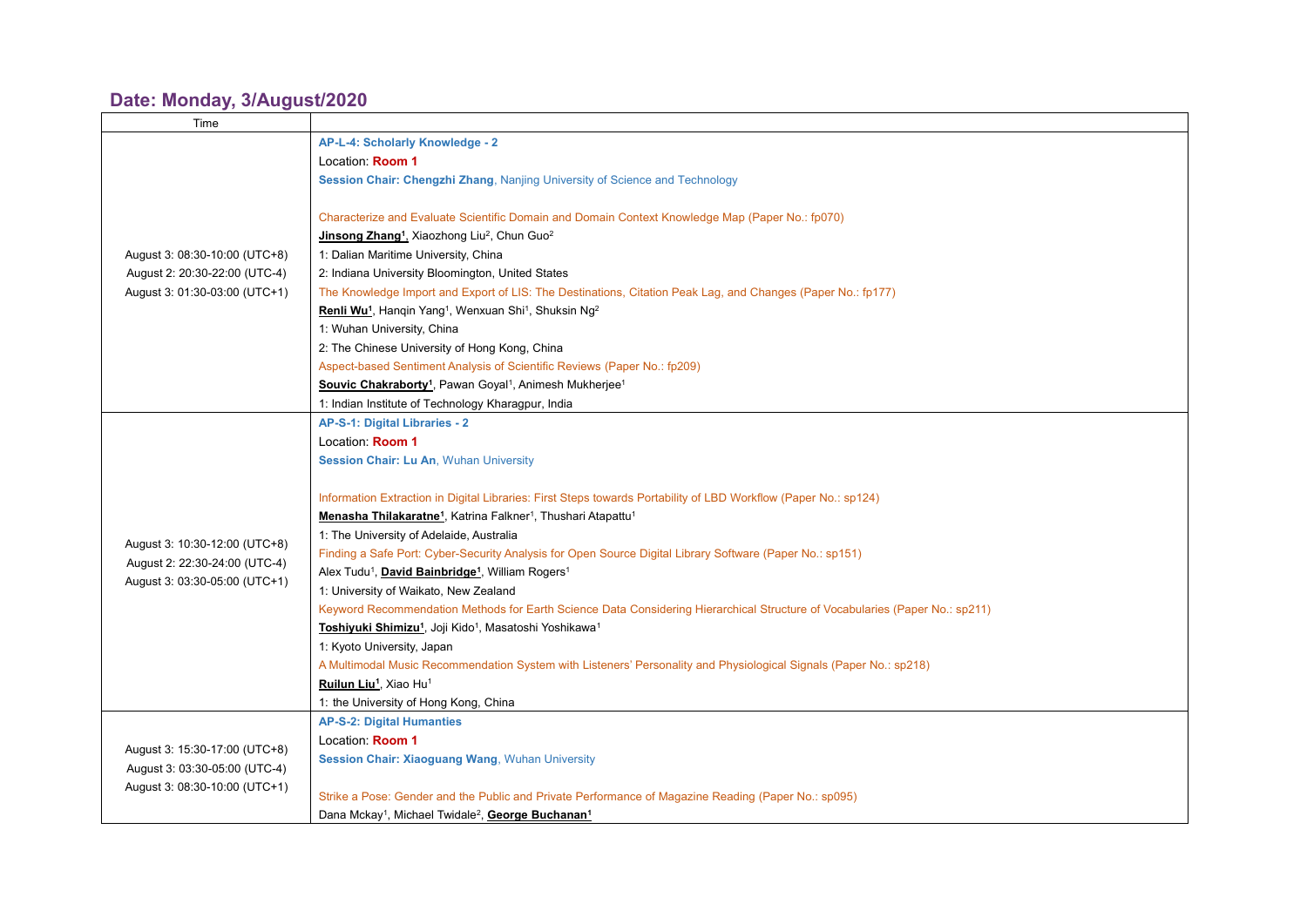|                               | 1: The University of Melbourne, Australia                                                                                                           |
|-------------------------------|-----------------------------------------------------------------------------------------------------------------------------------------------------|
|                               | 2: University of Illinois at Urbana-Champaign, United States                                                                                        |
|                               | Evaluation of Low-end Virtual Reality Content of Cultural Heritage: A Preliminary Study with Eye Movement (Paper No.: sp110)                        |
|                               | Jeremy Tzi-Dong Ng <sup>1</sup> , Weichen Liu <sup>2</sup> , Xiao Hu <sup>1</sup> , Tzyy-Ping Jung <sup>2</sup>                                     |
|                               | 1: The University of Hong Kong, China (Hong Kong)                                                                                                   |
|                               | 2: The University of California, San Diego, United States                                                                                           |
|                               | Garbage In, Garbage Out? An Empirical Look at Information Richness of LBD Input Types (Paper No.: sp125)                                            |
|                               | Menasha Thilakaratne <sup>1</sup> , Katrina Falkner <sup>1</sup> , Thushari Atapattu <sup>1</sup>                                                   |
|                               | 1: The University of Adelaide, Australia                                                                                                            |
|                               | How to Organize Digital Tools to Help Scholars in Digital Humanities Research? (Paper No.: sp170)                                                   |
|                               | <b>Shuran Liu<sup>1</sup></b> , Jun Wang <sup>1</sup>                                                                                               |
|                               | 1: Peking University, China                                                                                                                         |
|                               | <b>EU-S-2: Domain Specific Applications</b>                                                                                                         |
|                               | Location: Room 1                                                                                                                                    |
|                               | Session Chair: Jingzhu Wei, Sun Yat-sen University                                                                                                  |
|                               |                                                                                                                                                     |
|                               | Supporting the Exploration of Semantic Features in Academic Literature Using Graph-based Visualizations (Paper No.: sp077)                          |
|                               | Corinna Breitinger <sup>1</sup> , Birkan Kolcu <sup>2</sup> , Monique Meuschke <sup>3</sup> , Norman Meuschke <sup>3</sup> , Bela Gipp <sup>3</sup> |
|                               | 1: University of Konstanz, Germany                                                                                                                  |
|                               | 2: University of Arizona, United States                                                                                                             |
|                               | 3: University of Wuppertal, Germany                                                                                                                 |
| August 3: 17:30-19:00 (UTC+8) | Towards an Open Platform for Legal Information (Paper No.: sp173)                                                                                   |
| August 3: 05:30-07:00 (UTC-4) | Malte Ostendorff <sup>1</sup> , Till Blume <sup>2</sup> , Saskia F. Ostendorff <sup>3</sup>                                                         |
| August 3: 10:30-12:00 (UTC+1) | 1: German Research Center for Artificial Intelligence, Germany                                                                                      |
|                               | 2: Kiel University, Germany                                                                                                                         |
|                               | 3: Humboldt University Berlin, Germany                                                                                                              |
|                               | Enabling News Consumers to View and Understand Biased News Coverage: A Study on the Perception and Visualization of Media Bias (Paper No.: sp184)   |
|                               | Timo Spinde <sup>1,2</sup> , Felix Hamborg <sup>2</sup> , Angelica Becerra <sup>2</sup> , Karsten Donnay <sup>2</sup> , Bela Gipp <sup>1</sup>      |
|                               | 1: University of Wuppertal, Germany                                                                                                                 |
|                               | 2: University Konstanz, Germany                                                                                                                     |
|                               | Open Access 2007-2017: Country and University Level Perspective (Paper No.: sp113)                                                                  |
|                               | Bikash Gyawali <sup>1</sup> , Nancy Pontika <sup>1</sup> , Petr Knoth <sup>1</sup>                                                                  |
|                               | 1: The Open University, United Kingdom                                                                                                              |
|                               | Panel 1: Data and Information Literacy Education: Methods, Models, and Challenges (Paper No.: pnl158)                                               |
|                               | Location: Room 1                                                                                                                                    |
| August 3: 20:00-21:30 (UTC+8) |                                                                                                                                                     |
| August 3: 08:00-09:30 (UTC-4) | Ruhua Huang <sup>1</sup> , Dan Wu <sup>1</sup> , Jeonghyun (Annie) Kim <sup>2</sup> , Billy Tak Hoi Leung <sup>3</sup>                              |
| August 3: 13:00-14:30 (UTC+1) | 1: Wuhan University, China                                                                                                                          |
|                               | 2: University of North Texas, United States                                                                                                         |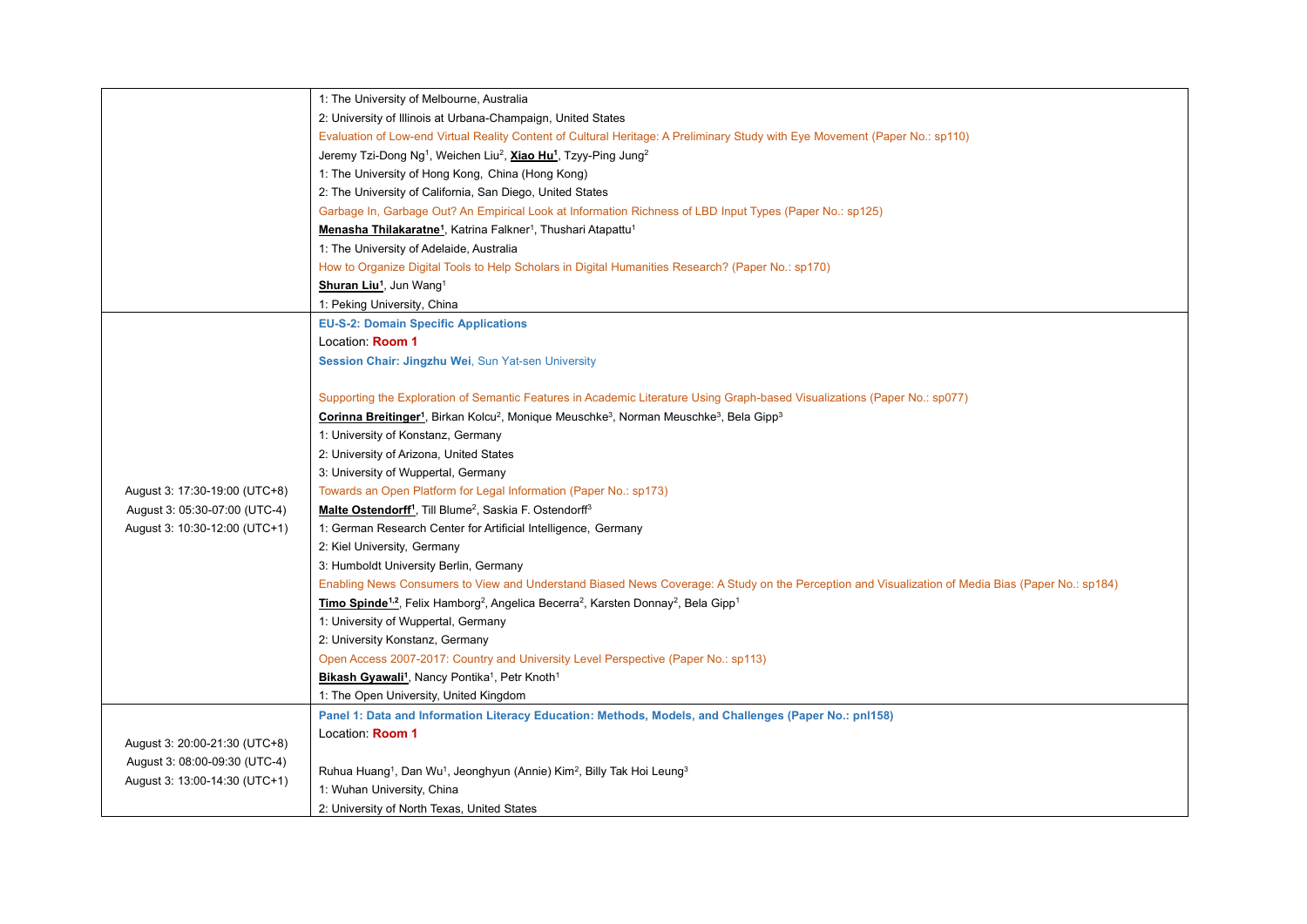|                                                                | 3: University of Macau, China                                                                                                                                                            |                                                         |
|----------------------------------------------------------------|------------------------------------------------------------------------------------------------------------------------------------------------------------------------------------------|---------------------------------------------------------|
|                                                                | Keynote 2: Towards a Sustainable Infrastructure for the Preservation of Cultural Heritage and Digital Scholarship (Paper No.: kn05pz)                                                    |                                                         |
| August 3: 22:00-23:30 (UTC+8)<br>August 3: 10:00-11:30 (UTC-4) | Location: Room 1                                                                                                                                                                         |                                                         |
| August 3: 15:00-16:30 (UTC+1)                                  |                                                                                                                                                                                          |                                                         |
|                                                                | Peter Zhou, University of California, Berkeley, United States                                                                                                                            |                                                         |
|                                                                | <b>NA-L-2: Scholarly Data</b>                                                                                                                                                            |                                                         |
|                                                                | Location: Room 1                                                                                                                                                                         |                                                         |
|                                                                | Session Chair: Jian Wu, Old Dominion University                                                                                                                                          |                                                         |
|                                                                | Towards Knowledge Maintenance in Scientific Digital Libraries with the Keystone Framework (Paper No.: fp029)                                                                             |                                                         |
|                                                                | Yuanxi Fu <sup>1</sup> , Jodi Schneider <sup>1</sup>                                                                                                                                     |                                                         |
| August 4: 00:30-02:00 (UTC+8)                                  | 1: University of Illinois Urbana Champaign                                                                                                                                               |                                                         |
| August 3: 12:30-14:00 (UTC-4)                                  | Seeking Justification: How Expert Reviewers Validate Empirical Claims with Data Annotations (Paper No.: fp179)                                                                           |                                                         |
| August 3: 17:30-19:00 (UTC+1)                                  | Nicholas Weber <sup>1</sup> , Sebastian Karcher <sup>2</sup>                                                                                                                             |                                                         |
|                                                                | 1: University of Washington, United States                                                                                                                                               |                                                         |
|                                                                | 2: Qualitative Data Repository / Syracuse University, United States                                                                                                                      |                                                         |
|                                                                | Modeling Data Curation to Scientific Inquiry: A Case Study for Multimodal Data Integration (Paper No.: fp190)                                                                            |                                                         |
|                                                                | Maria Esteva <sup>1</sup> , Weijia Xu <sup>1</sup> , Nevan Simone <sup>1</sup> , Amit Gupta <sup>1</sup> , Moriba Jah <sup>1</sup>                                                       |                                                         |
|                                                                | 1: The University of Texas at Austin, United States                                                                                                                                      | Tutorial 2: Preparing Code and Data for                 |
|                                                                | NA-S-1: Web Archive - 2                                                                                                                                                                  | Computational Reproducibility (Paper No.:               |
|                                                                | Location: Room 1                                                                                                                                                                         | tut118)                                                 |
|                                                                | Session Chair: Zhiwu Xie, Virginia Tech                                                                                                                                                  | Location: Room 2                                        |
|                                                                | Creating a Bespoke Virtual Reality Personal Library Space for Persons with Severe Visual Disabilities (Paper                                                                             | William Ingram <sup>1</sup> , Edward Fox <sup>1</sup>   |
|                                                                | No.: sp136)                                                                                                                                                                              | 1: Virginia Polytechnic Institute and State University, |
|                                                                | Kurtis Philip Aidan Jeffrey Weir <sup>1</sup> , Fernando Loizides <sup>2</sup> , Vinita Nahar <sup>1</sup> , Amar Aggoun <sup>1</sup> , George Buchanan <sup>3</sup>                     | <b>United States</b>                                    |
|                                                                | 1: University of Wolverhampton, United Kingdom                                                                                                                                           |                                                         |
| August 4: 02:30-04:00 (UTC+8)                                  | 2: Cardiff University, United Kingdom                                                                                                                                                    |                                                         |
|                                                                | 3: The University of Melbourne, Australia                                                                                                                                                |                                                         |
| August 3: 14:30-16:00 (UTC-4)<br>August 3: 19:30-21:00 (UTC+1) | A Comparative Study of Sequence Tagging Methods for Domain Knowledge Entity Recognition in Biomedical                                                                                    |                                                         |
|                                                                | Papers (Paper No.: sp099)                                                                                                                                                                |                                                         |
|                                                                | Jian Wu <sup>1</sup> , Md Reshad Ul Hoque <sup>1</sup> , Gunnar W. Reiske <sup>1</sup> , Michele C. Weigle <sup>1</sup> , Brenda T. Bradshaw <sup>1</sup> , Holly D. Gaff <sup>1</sup> , |                                                         |
|                                                                | Jiang Li <sup>1</sup> , Chiman Kwan <sup>2</sup>                                                                                                                                         |                                                         |
|                                                                | 1: Old Dominion University, United States                                                                                                                                                |                                                         |
|                                                                | 2: Applied Research LLC, United States                                                                                                                                                   |                                                         |
|                                                                | On the Ambiguity and Relevance of Place Names in Scientific Text (Paper No.: sp182)                                                                                                      |                                                         |
|                                                                | <b>Xiaoliang Jiang<sup>1</sup></b> , Vetle Torvik <sup>1</sup>                                                                                                                           |                                                         |
|                                                                | 1: University of Illinois at Urbana Champaign, United States                                                                                                                             |                                                         |
|                                                                | Improving Digital Libraries' Provision of Digital Humanities Datasets: A Case Study of HTRC Literature Dataset                                                                           |                                                         |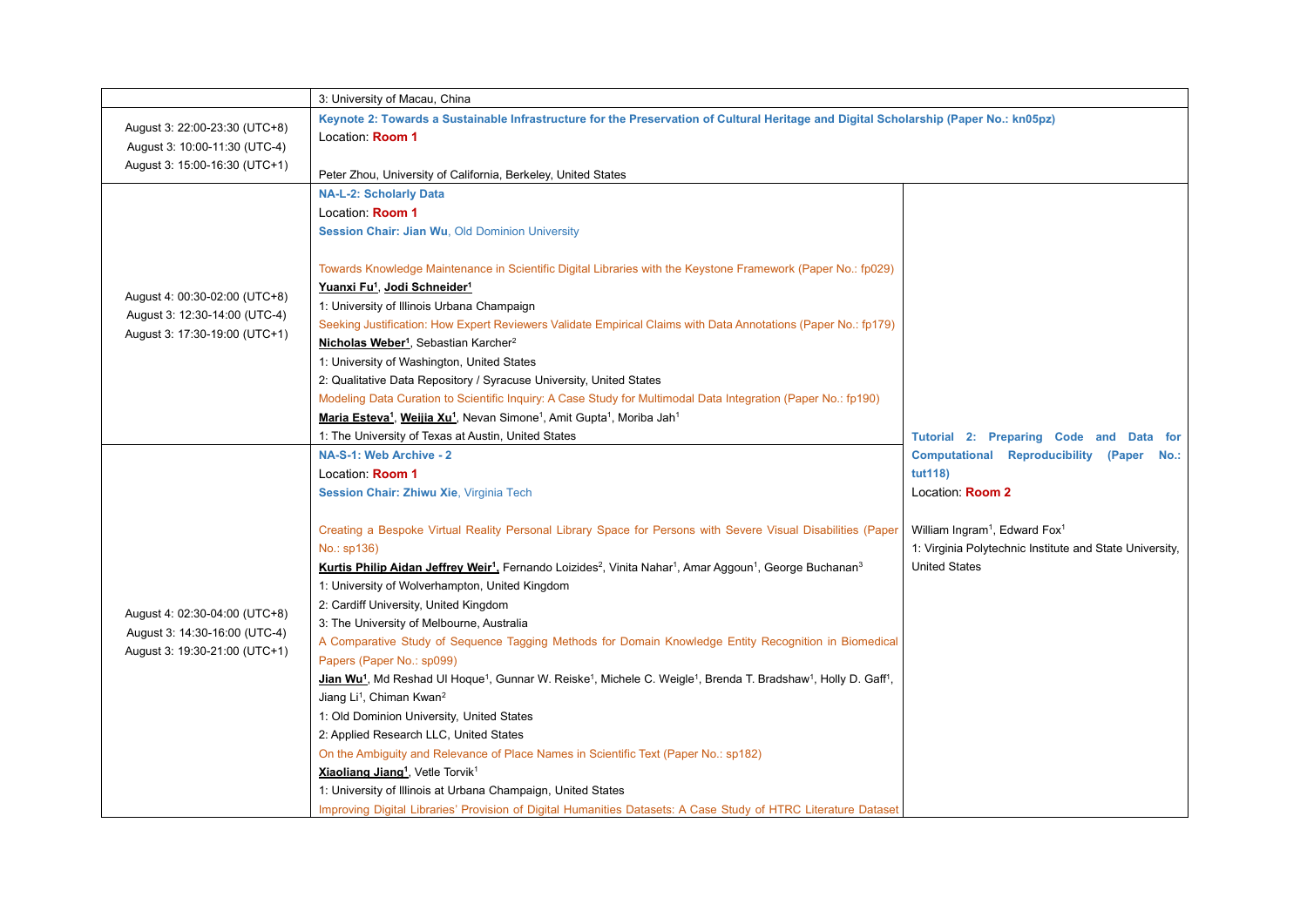|                               | (Paper No.: sp204)                                                                                              |  |
|-------------------------------|-----------------------------------------------------------------------------------------------------------------|--|
|                               | Yuerong Hu <sup>1</sup> , Ming Jiang <sup>1</sup> , Ted Underwood <sup>1</sup> , J. Stephen Downie <sup>1</sup> |  |
|                               | 1: University of Illinois at Urbana-Champaign, United States                                                    |  |
| August 4: 04:30-06:00 (UTC+8) |                                                                                                                 |  |
| August 3: 16:30-18:00 (UTC-4) |                                                                                                                 |  |
| August 3: 21:30-23:00 (UTC+1) |                                                                                                                 |  |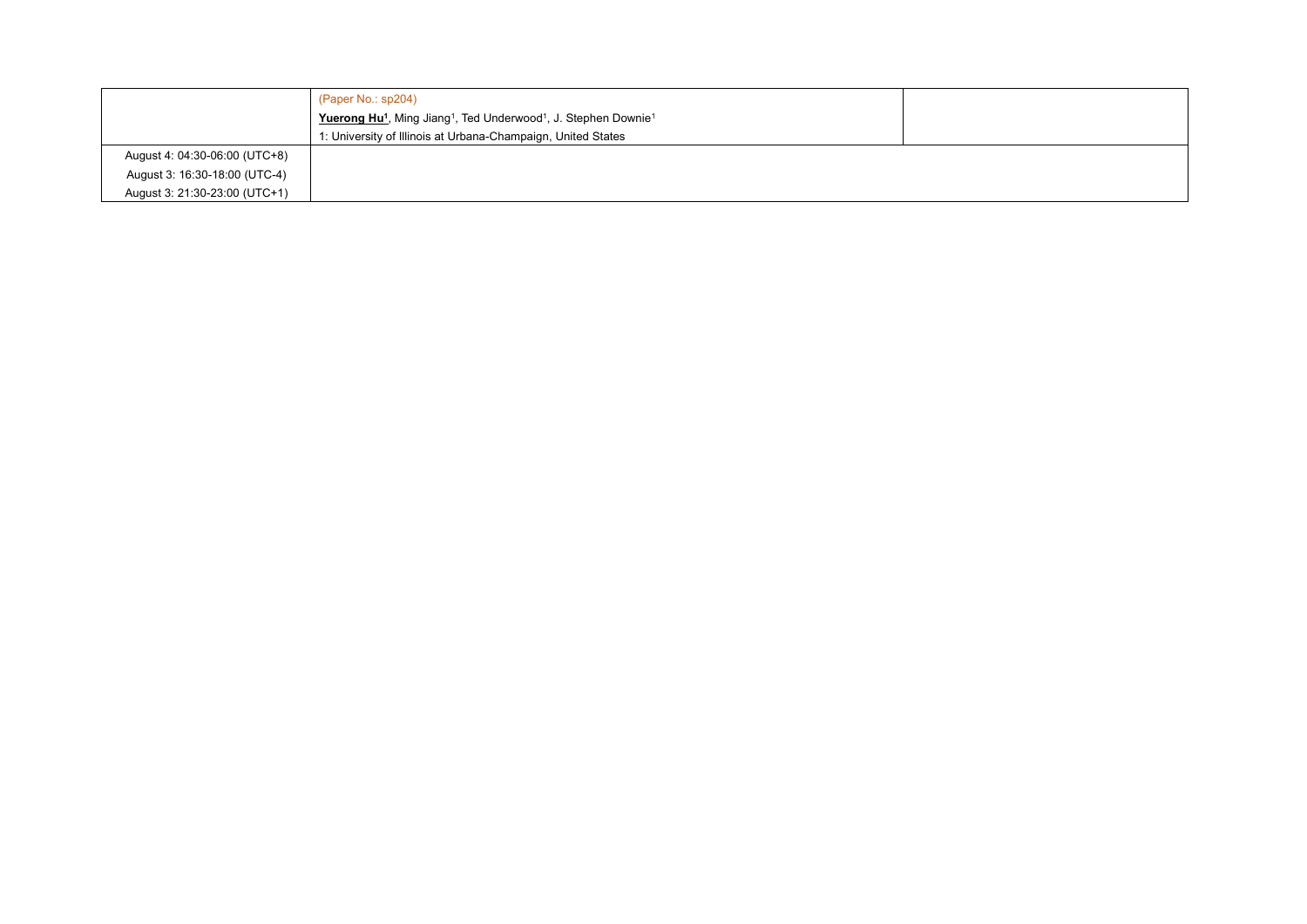#### **Date: Tuesday, [4/August/2020](https://www.conftool.net/demo/pro/index.php?page=browseSessions&print=export&ismobile=false&form_date=2021-02-28&mode=table&presentations=show)**

| Time                                                                                            |                                                                                                                                                                                                                                                                                                                                                                                                                                                                                                                                                                                                                                                                                             |                                                                                                                                                |
|-------------------------------------------------------------------------------------------------|---------------------------------------------------------------------------------------------------------------------------------------------------------------------------------------------------------------------------------------------------------------------------------------------------------------------------------------------------------------------------------------------------------------------------------------------------------------------------------------------------------------------------------------------------------------------------------------------------------------------------------------------------------------------------------------------|------------------------------------------------------------------------------------------------------------------------------------------------|
|                                                                                                 | <b>AP-L-5: Content Annotation</b>                                                                                                                                                                                                                                                                                                                                                                                                                                                                                                                                                                                                                                                           |                                                                                                                                                |
|                                                                                                 | Location: Room 1                                                                                                                                                                                                                                                                                                                                                                                                                                                                                                                                                                                                                                                                            |                                                                                                                                                |
|                                                                                                 | Session Chair: Xiao Hu, The University of Hong Kong                                                                                                                                                                                                                                                                                                                                                                                                                                                                                                                                                                                                                                         |                                                                                                                                                |
| August 4: 08:30-10:00 (UTC+8)<br>August 3: 20:30-22:00 (UTC-4)<br>August 4: 01:30-03:00 (UTC+1) | Person Name Recognition with Fine-grained Annotation (Paper No.: fp032)<br>Yimeng Dai <sup>1</sup> , Rui Zhang <sup>1</sup> , Jianzhong Qi <sup>1</sup><br>1: The University of Melbourne, Australia<br>Chinese Calligraphy Character Image Recognition and Its Applications in Web and<br>Wechat Applet Platform (Paper No.: fp033)<br>Bingyao Pang <sup>1</sup> , Jiangqin Wu <sup>1</sup><br>1: Zhejiang University, China<br>The ACL FWS-RC: A Dataset for Recognition and Classification of Sentence about<br>Future Works (Paper No.: fp115)<br>Wenke Hao <sup>1</sup> , Zhicheng Li <sup>1</sup> , Yuchen Qian <sup>1</sup> , Yuzhuo Wang <sup>1</sup> , Chengzhi Zhang <sup>1</sup> |                                                                                                                                                |
|                                                                                                 | 1: Nanjing University of Science and Technology, China                                                                                                                                                                                                                                                                                                                                                                                                                                                                                                                                                                                                                                      |                                                                                                                                                |
|                                                                                                 | AP-S-3: Search and Recommendation<br>Location: Room 1<br>Session Chair: Kazunari Sugiyama, Kyoto University                                                                                                                                                                                                                                                                                                                                                                                                                                                                                                                                                                                 | Tutorial 1: The Science of Science (Paper No.: tut089)<br>Location: Room 1                                                                     |
|                                                                                                 | A Grounded Theory Approach for Modelling the Knowledge Construction Process<br>in Exploratory Search (Paper No.: sp093)                                                                                                                                                                                                                                                                                                                                                                                                                                                                                                                                                                     | Dashun Wang <sup>1</sup> , Lu Liu <sup>2</sup><br>1: Northwestern University, United States<br>2: Pennsylvania State University, United States |
|                                                                                                 | Ping Liu <sup>1</sup> , Feiwen Li <sup>1</sup> , Zhiwei Yang <sup>1</sup><br>1: Wuhan University, China                                                                                                                                                                                                                                                                                                                                                                                                                                                                                                                                                                                     |                                                                                                                                                |
|                                                                                                 | Personalized Book Recommendation to Young Readers: Two Online Prototypes                                                                                                                                                                                                                                                                                                                                                                                                                                                                                                                                                                                                                    |                                                                                                                                                |
|                                                                                                 | and a Preliminary User Evaluation (Paper No.: sp111)                                                                                                                                                                                                                                                                                                                                                                                                                                                                                                                                                                                                                                        |                                                                                                                                                |
| August 4: 10:30-12:00 (UTC+8)                                                                   | Xiao Hu <sup>1</sup> , Jeremy T. D. Ng <sup>1</sup> , Chengrui Yang <sup>1</sup> , Samuel K. W. Chu <sup>1</sup>                                                                                                                                                                                                                                                                                                                                                                                                                                                                                                                                                                            |                                                                                                                                                |
| August 3: 22:30-24:00 (UTC-4)                                                                   | 1: The University of Hong Kong, China (Hong Kong)                                                                                                                                                                                                                                                                                                                                                                                                                                                                                                                                                                                                                                           |                                                                                                                                                |
| August 4: 03:30-05:00 (UTC+1)                                                                   | Interacting with Mobile Music Applications: Investigation of Influencing Factors of                                                                                                                                                                                                                                                                                                                                                                                                                                                                                                                                                                                                         |                                                                                                                                                |
|                                                                                                 | Music Information Encountering (Paper No.: sp144)                                                                                                                                                                                                                                                                                                                                                                                                                                                                                                                                                                                                                                           |                                                                                                                                                |
|                                                                                                 | Xiang Xue <sup>1</sup> , Shijie Song <sup>2</sup> , Yuxiang Zhao <sup>1</sup>                                                                                                                                                                                                                                                                                                                                                                                                                                                                                                                                                                                                               |                                                                                                                                                |
|                                                                                                 | 1: Nanjing University of Science and Technology, China                                                                                                                                                                                                                                                                                                                                                                                                                                                                                                                                                                                                                                      |                                                                                                                                                |
|                                                                                                 | 2: Nanjing University, China                                                                                                                                                                                                                                                                                                                                                                                                                                                                                                                                                                                                                                                                |                                                                                                                                                |
|                                                                                                 | A Comparative Study of the Relationship between the Subjective Difficulty,                                                                                                                                                                                                                                                                                                                                                                                                                                                                                                                                                                                                                  |                                                                                                                                                |
|                                                                                                 | Objective Difficulty of Search Tasks and Search Behaviors (Paper No.: sp167)                                                                                                                                                                                                                                                                                                                                                                                                                                                                                                                                                                                                                |                                                                                                                                                |
|                                                                                                 | Kun Huang <sup>1</sup> , <b>Jiaqi Chen<sup>1</sup></b> , Chang Liu <sup>2</sup> , Lulu Zhang <sup>3</sup>                                                                                                                                                                                                                                                                                                                                                                                                                                                                                                                                                                                   |                                                                                                                                                |
|                                                                                                 | 1: Beijing Normal University, China                                                                                                                                                                                                                                                                                                                                                                                                                                                                                                                                                                                                                                                         |                                                                                                                                                |
|                                                                                                 | 2: Peking University, China                                                                                                                                                                                                                                                                                                                                                                                                                                                                                                                                                                                                                                                                 |                                                                                                                                                |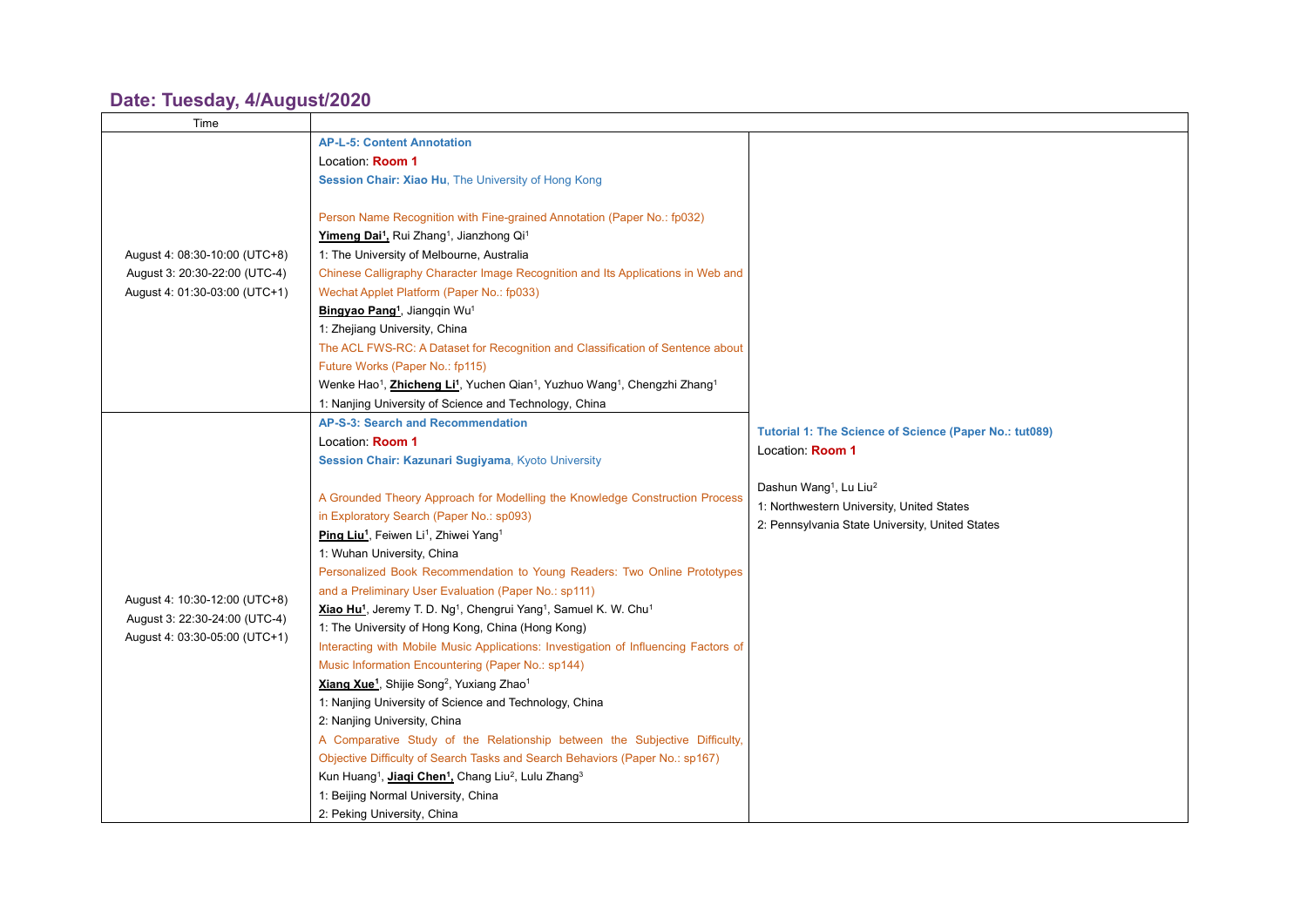|                               | 3: Library of Jiangnan University, China                                                                                                                                                         |
|-------------------------------|--------------------------------------------------------------------------------------------------------------------------------------------------------------------------------------------------|
|                               | AP-S-4: Network and Learning                                                                                                                                                                     |
|                               | Location: Room 1                                                                                                                                                                                 |
|                               | <b>Session Chair: Liang Hong, Wuhan University</b>                                                                                                                                               |
|                               |                                                                                                                                                                                                  |
|                               | Spatial Research Leadership Flows and Spatial Research Leadership Rank: A Case Study of Pharmaceutical Field (Paper No.: sp020)                                                                  |
|                               | Chaocheng He <sup>1</sup> , Kaili Wang <sup>1</sup> , Jiang Wu <sup>1</sup>                                                                                                                      |
|                               | 1: Wuhan University, China                                                                                                                                                                       |
|                               | Segmenting Scientific Abstracts into Discourse Categories: A Deep Learning-Based Approach for Sparse Labeled Data (Paper No.: sp036)                                                             |
|                               | Soumya Banerjee <sup>1</sup> , Debarshi Kumar Sanyal <sup>1</sup> , Samiran Chattopadhyay <sup>2</sup> , Plaban Kumar Bhowmick <sup>1</sup> , Partha Pratim Das <sup>1</sup>                     |
| August 4: 13:30-15:00 (UTC+8) | 1: National Digital Library of India, IIT Kharagpur, India                                                                                                                                       |
| August 4: 01:30-03:00 (UTC-4) | 2: Jadavpur University, India                                                                                                                                                                    |
| August 4: 06:30-08:00 (UTC+1) | ConvCN: A CNN-Based Citation Network Embedding Algorithm Towards Citation Recommendation (Paper No.: sp131)                                                                                      |
|                               | Chanathip Pornprasit <sup>1</sup> , Xin Liu <sup>2</sup> , Natthawut Kertkeidkachorn <sup>2</sup> , Kyoung-Sook Kim <sup>2</sup> , Thanapon Noraset <sup>1</sup> , Suppawong Tuarob <sup>1</sup> |
|                               | 1: Mahidol University, Thailand                                                                                                                                                                  |
|                               | 2: AIRC, AIST, Japan                                                                                                                                                                             |
|                               | Relation Aware Attention Model for Uncertainty Detection in Text (Paper No.: sp162)                                                                                                              |
|                               | Manjira Sinha <sup>1</sup> , Nilesh Agarwal <sup>2</sup> , Tirthankar Dasgupta <sup>3</sup>                                                                                                      |
|                               | 1: Indian Institute of Technology Kharagpur, India                                                                                                                                               |
|                               | 2: Indian Institute of Information Technology Guwahati, India                                                                                                                                    |
|                               | 3: Tata Consultancy Services, India                                                                                                                                                              |
|                               | EU-L-3: Digitial Libararies - 3                                                                                                                                                                  |
|                               | Location: Room 1                                                                                                                                                                                 |
|                               | Session Chair: Kun Huang, Beijing Normal University                                                                                                                                              |
|                               |                                                                                                                                                                                                  |
|                               | Large-Scale Evaluation of Keyphrase Extraction Models (Paper No.: fp042)                                                                                                                         |
|                               | Ygor Gallina <sup>1</sup> , Florian Boudin <sup>1</sup> , Béatrice Daille <sup>1</sup>                                                                                                           |
| August 4: 15:30-17:00 (UTC+8) | 1: Université de Nantes, France                                                                                                                                                                  |
| August 4: 03:30-05:00 (UTC-4) | Visualising Large Document Collections by Jointly Modeling Text and Network Structure (Paper No.: fp097)###                                                                                      |
| August 4: 08:30-10:00 (UTC+1) | Tim Repke <sup>1</sup> , Ralf Krestel <sup>1</sup>                                                                                                                                               |
|                               | 1: University of Potsdam, Germany                                                                                                                                                                |
|                               | Digital Library Adaptation for Traditional Music and Content-Based Research: Polish Sound Archives and dLibra (Paper No.: fp215)                                                                 |
|                               | Madgalena Chudy <sup>1</sup> , Ewa Łukasik <sup>2</sup> , Tomasz Parkoła <sup>3</sup> , Jacek Jackowski <sup>1</sup> , Ewa Kuśmierek <sup>3</sup> and Ewa Dahlig-Turek <sup>1</sup>              |
|                               | 1: Institute of Art of the Polish Academy of Sciences, Poland                                                                                                                                    |
|                               | 2: Institute of Computing Science Poznan University of Technology, Poland                                                                                                                        |
|                               | 3: Poznan Supercomputing and Networking Center, Poland                                                                                                                                           |
| August 4: 17:30-19:00 (UTC+8) | <b>EU-L-4: Neural Semantic Representation</b>                                                                                                                                                    |
| August 4: 05:30-07:00 (UTC-4) | Location: Room 1                                                                                                                                                                                 |
| August 4: 10:30-12:00 (UTC+1) | Session Chair: Ralf Krestel, Hasso Plattner Institute, University of Potsdam                                                                                                                     |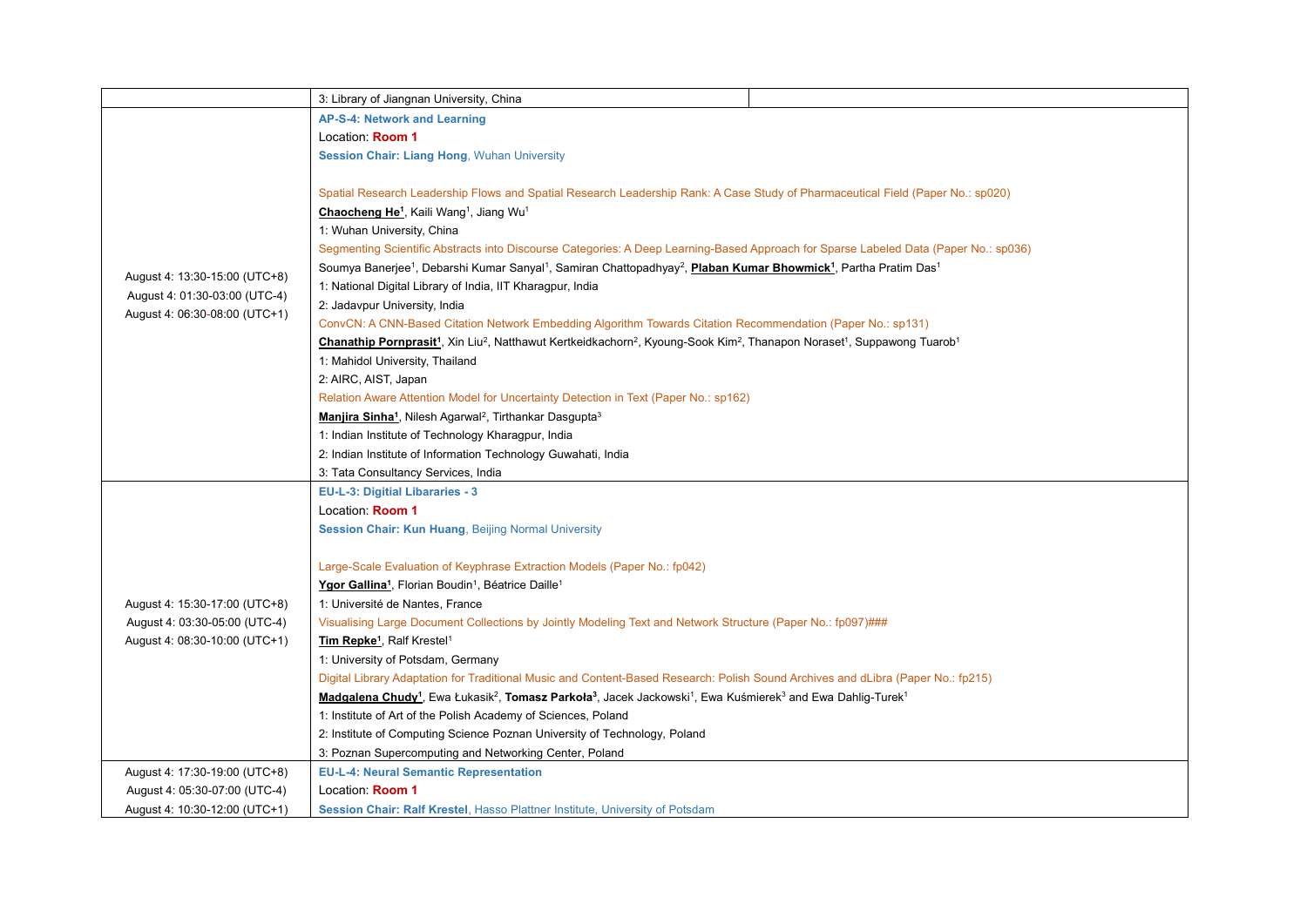|                                                                | Explainable Word-Embeddings for Medical Digital Libraries – A Context-Aware Approach (Paper No.: fp082)                                                                   |                                                       |                                                             |  |  |
|----------------------------------------------------------------|---------------------------------------------------------------------------------------------------------------------------------------------------------------------------|-------------------------------------------------------|-------------------------------------------------------------|--|--|
|                                                                | Janus Wawrzinek <sup>1</sup> , Said Ahmad Ratib Hussaini <sup>2</sup> , Oliver Wiehr <sup>3</sup> , Jose Maria Gonzalez Pinto <sup>1</sup> , Wolf-Tilo Balke <sup>1</sup> |                                                       |                                                             |  |  |
|                                                                | 1: Institute for Information Systems, TU-Braunschweig, Germany                                                                                                            |                                                       |                                                             |  |  |
|                                                                | 2: Technische Universität Braunschweig, Germany                                                                                                                           |                                                       |                                                             |  |  |
|                                                                | 3: University of Houston, United States                                                                                                                                   |                                                       |                                                             |  |  |
|                                                                | Mining Semantic Subspaces to Express Discipline-Specific Similarities (Paper No.: fp085)                                                                                  |                                                       |                                                             |  |  |
|                                                                | Janus Wawrzinek <sup>1</sup> , Jose Maria Gonzalez Pinto <sup>1</sup> , Wolf-Tilo Balke <sup>1</sup>                                                                      |                                                       |                                                             |  |  |
| 1: Institute for Information Systems, TU-Braunschweig, Germany |                                                                                                                                                                           |                                                       |                                                             |  |  |
|                                                                | A Neural-based Architecture for Small Datasets Classification (Paper No.: fp157)<br>Andi Rexha <sup>1</sup> , Mauro Dragoni <sup>2</sup> , Roman Kern <sup>1</sup>        |                                                       |                                                             |  |  |
|                                                                |                                                                                                                                                                           |                                                       |                                                             |  |  |
|                                                                | 1: Know-Center, Austria                                                                                                                                                   |                                                       |                                                             |  |  |
|                                                                | 2: Fondazione Bruno Kessler - FBK-IRST, Italy                                                                                                                             |                                                       |                                                             |  |  |
|                                                                | <b>Practitioner</b>                                                                                                                                                       | Tutorial 3: Introduction to Digital                   | <b>Panel 2: Conceptual Models and</b>                       |  |  |
|                                                                | Location: Room 1                                                                                                                                                          | Libraries (Paper No.: tut119)                         | <b>Ontological Schemas for Semantically</b>                 |  |  |
|                                                                |                                                                                                                                                                           | Location: Room 2                                      | <b>Sustainable Digital Libraries (Paper</b>                 |  |  |
|                                                                | (1) Artificial Reality + Education Guangzhou Children's Library Services                                                                                                  |                                                       | No.: pnl075)                                                |  |  |
| August 4: 20:00-21:30 (UTC+8)                                  | Innovation (Paper No.: pr237)                                                                                                                                             | Edward Fox <sup>1</sup> , William Ingram <sup>1</sup> | Location: Room 3                                            |  |  |
| August 4: 08:00-09:30 (UTC-4)                                  | Cui Hong Wu <sup>1</sup> , Li Zhen Tao <sup>1</sup> , Wei Fu Deng <sup>1</sup>                                                                                            | 1: Virginia Polytechnic Institute and State           |                                                             |  |  |
| August 4: 13:00-14:30 (UTC+1)                                  | 1: Guangzhou Children's Library, China                                                                                                                                    | University, United States                             | Jian Qin <sup>1</sup> , Maja Žumer <sup>2</sup> , Xiaoguang |  |  |
|                                                                | (2) Customization and Localization of DSpace-CRIS in China (Paper No.:                                                                                                    |                                                       | Wang <sup>3</sup> , Wei Fan <sup>4</sup>                    |  |  |
|                                                                | pr254)                                                                                                                                                                    |                                                       | 1: Syracuse University, United States                       |  |  |
|                                                                | Le Yang <sup>1,2</sup> , Zhongda Zhang <sup>3</sup> , Enci Chen <sup>2</sup>                                                                                              |                                                       | 2: University of Ljubljana, Slovenia                        |  |  |
|                                                                | 1: Wuhan University, China                                                                                                                                                |                                                       | 3: Wuhan University, China                                  |  |  |
|                                                                | 2: Wenzhou-Kean University, China                                                                                                                                         |                                                       | 4: Sichuan University, China                                |  |  |
|                                                                | 3: University of Oklahoma, United States                                                                                                                                  |                                                       |                                                             |  |  |
|                                                                | (3) Representing the Chinese Seal Stamping Catalogs Using IIIF &                                                                                                          |                                                       |                                                             |  |  |
|                                                                | Serverless (Paper No.: pr272)                                                                                                                                             |                                                       |                                                             |  |  |
|                                                                | Song Xue <sup>1</sup> , Yanlin Li <sup>1</sup> , Lei Ren <sup>1</sup>                                                                                                     |                                                       |                                                             |  |  |
|                                                                | 1: Fudan University Library, China                                                                                                                                        |                                                       |                                                             |  |  |
|                                                                | (4) An Academic Resource Navigation System Based on Subject Aggregation                                                                                                   |                                                       |                                                             |  |  |
| August 4: 22:00-23:30 (UTC+8)                                  | and Usage Data ——Taking "Resource Map" of Shanghai Jiao Tong                                                                                                              |                                                       |                                                             |  |  |
| August 4: 10:00-11:30 (UTC-4)                                  | University Library (SJTUL) as an Example (Paper No.: pr273)                                                                                                               |                                                       |                                                             |  |  |
| August 4: 15:00-16:30 (UTC+1)                                  | Youhua Chen <sup>1</sup> , Di Huang <sup>1</sup>                                                                                                                          |                                                       |                                                             |  |  |
|                                                                | 1: Shanghai Jiao Tong University Library, China                                                                                                                           |                                                       |                                                             |  |  |
|                                                                | (5) CHCI: A Crowdsourcing Human-computer Interaction Framework for                                                                                                        |                                                       |                                                             |  |  |
|                                                                | Cultural Heritage Knowledge (Paper No.: pr283)                                                                                                                            |                                                       |                                                             |  |  |
|                                                                | Wenjun Hou <sup>1</sup> , Huijie Han <sup>1</sup> , Liang Hong <sup>1</sup>                                                                                               |                                                       |                                                             |  |  |
|                                                                | 1: Wuhan University, China                                                                                                                                                |                                                       |                                                             |  |  |
|                                                                | (6) Exploring the Transdisciplinary Nature of Digital Humanities (Paper No.:                                                                                              |                                                       |                                                             |  |  |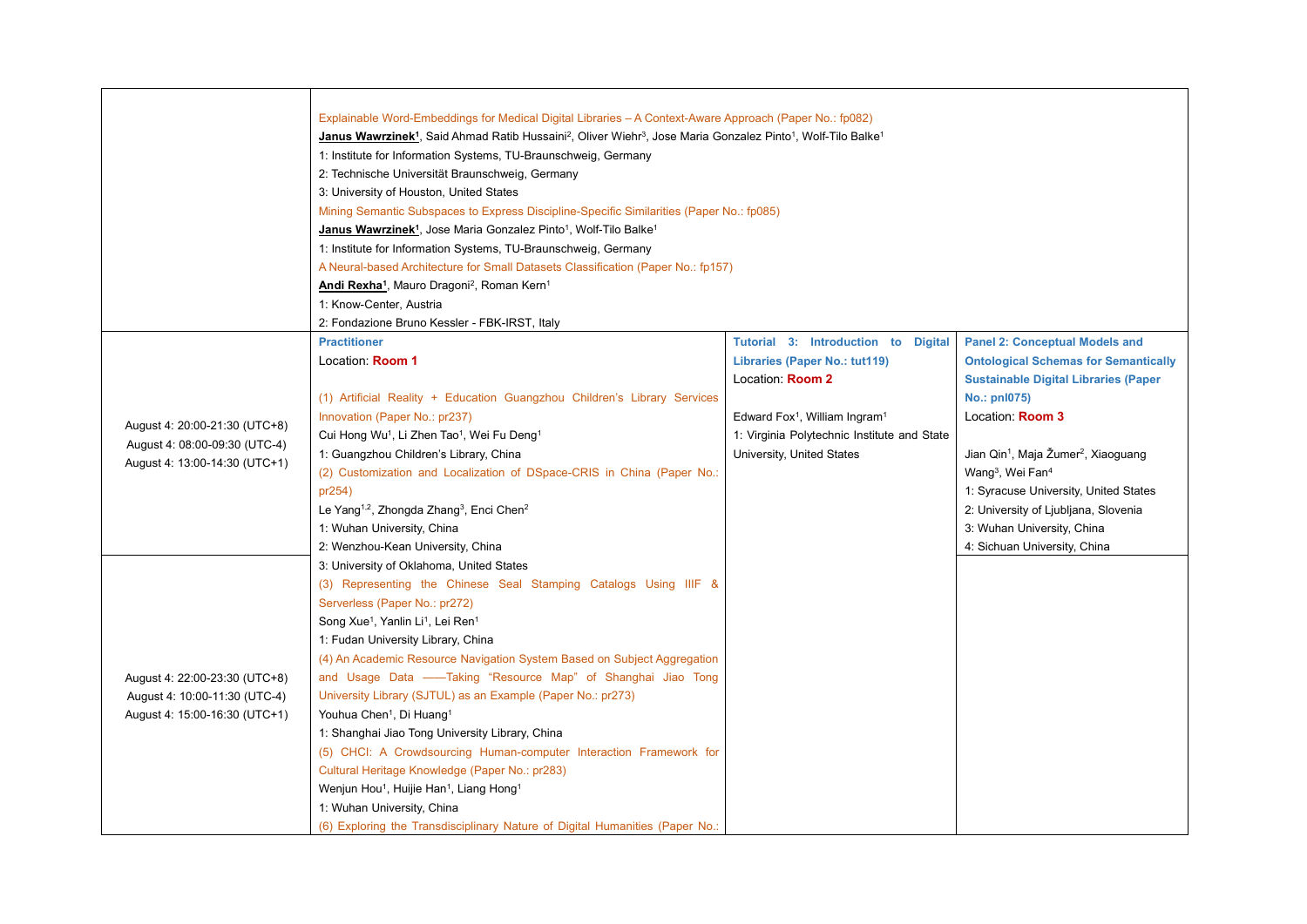|                               | pr302)                                                                                                                                       |                                                                |  |
|-------------------------------|----------------------------------------------------------------------------------------------------------------------------------------------|----------------------------------------------------------------|--|
|                               | Menghui Yang <sup>1</sup> , Man Wang <sup>1</sup> ; Hanlin Wang <sup>1</sup> , Guancan Yang <sup>1</sup> , Hua Liu <sup>2</sup>              |                                                                |  |
|                               | 1: Renmin University of China                                                                                                                |                                                                |  |
|                               | 2: China Software Industry Association                                                                                                       |                                                                |  |
|                               | (7) Online Data Literacy Services during the COVID-19 Epidemic Prevention -                                                                  |                                                                |  |
|                               | Taking Peking University Library as an Example (Paper No.: pr324)                                                                            |                                                                |  |
|                               | Aizhi Wu <sup>1</sup>                                                                                                                        |                                                                |  |
|                               |                                                                                                                                              |                                                                |  |
|                               | 1: Peking University                                                                                                                         |                                                                |  |
|                               | (8) Contemporary Chinese Village Gazetteer Data Project —— An Innovation                                                                     |                                                                |  |
|                               | and Attempt of Digital Humanities by University of Pittsburgh (Paper No.:                                                                    |                                                                |  |
|                               | pr314)                                                                                                                                       |                                                                |  |
|                               | Haihui Zhang <sup>1</sup> , Yuanziyi Zhang <sup>1</sup> , Qi Xin <sup>1</sup> , Fanghui Xiao <sup>1</sup>                                    |                                                                |  |
|                               | 1: University of Pittsburgh, United States                                                                                                   |                                                                |  |
|                               | (9) Utilizing Information Literacy Micro-lessons to Enhance STEM Student                                                                     |                                                                |  |
|                               | Research (Paper No.: pr310)                                                                                                                  |                                                                |  |
|                               | Brianna Buljung <sup>1</sup> , Emily Bongiovanni <sup>1</sup>                                                                                |                                                                |  |
|                               | 1: Colorado School of Mines, United States                                                                                                   |                                                                |  |
|                               | (10) Multi-tenancy Cloud Access and Preservation: Virginia Tech Digital                                                                      |                                                                |  |
|                               | Libraries Platform (Paper No.: pr311)                                                                                                        |                                                                |  |
|                               | James Tuttle <sup>1</sup> , Yinlin Chen <sup>1</sup> , Tingting Jiang <sup>1</sup> , Lee Hunter <sup>1</sup> , Andrea Waldren <sup>1</sup> , |                                                                |  |
|                               | Soumik Ghosh <sup>1</sup> , William Ingram <sup>1</sup>                                                                                      |                                                                |  |
|                               | 1: Virginia Polytechnic Institute and State University, United States                                                                        |                                                                |  |
| August 5: 00:30-02:00 (UTC+8) |                                                                                                                                              | <b>Tutorial 4: Writing about Data Science</b>                  |  |
| August 4: 12:30-14:00 (UTC-4) |                                                                                                                                              | <b>Research (Paper No.: tut142)</b>                            |  |
| August 4: 17:30-19:00 (UTC+1) |                                                                                                                                              | Location: Room 2                                               |  |
|                               |                                                                                                                                              |                                                                |  |
|                               |                                                                                                                                              | Kevin Bretonnel Cohen <sup>1</sup> , Daniela Gifu <sup>2</sup> |  |
| August 5: 02:30-04:00 (UTC+8) |                                                                                                                                              | 1: University of Colorado School of                            |  |
| August 4: 14:30-16:00 (UTC-4) |                                                                                                                                              | Medicine, United States                                        |  |
| August 4: 19:30-21:00 (UTC+1) |                                                                                                                                              | 2: University of lasi & Romanian                               |  |
|                               |                                                                                                                                              | Academy - Iasi Branch, Romania                                 |  |
| August 5: 04:30-06:00 (UTC+8) |                                                                                                                                              |                                                                |  |
| August 4: 16:30-18:00 (UTC-4) |                                                                                                                                              |                                                                |  |
| August 4: 21:30-23:00 (UTC+1) |                                                                                                                                              |                                                                |  |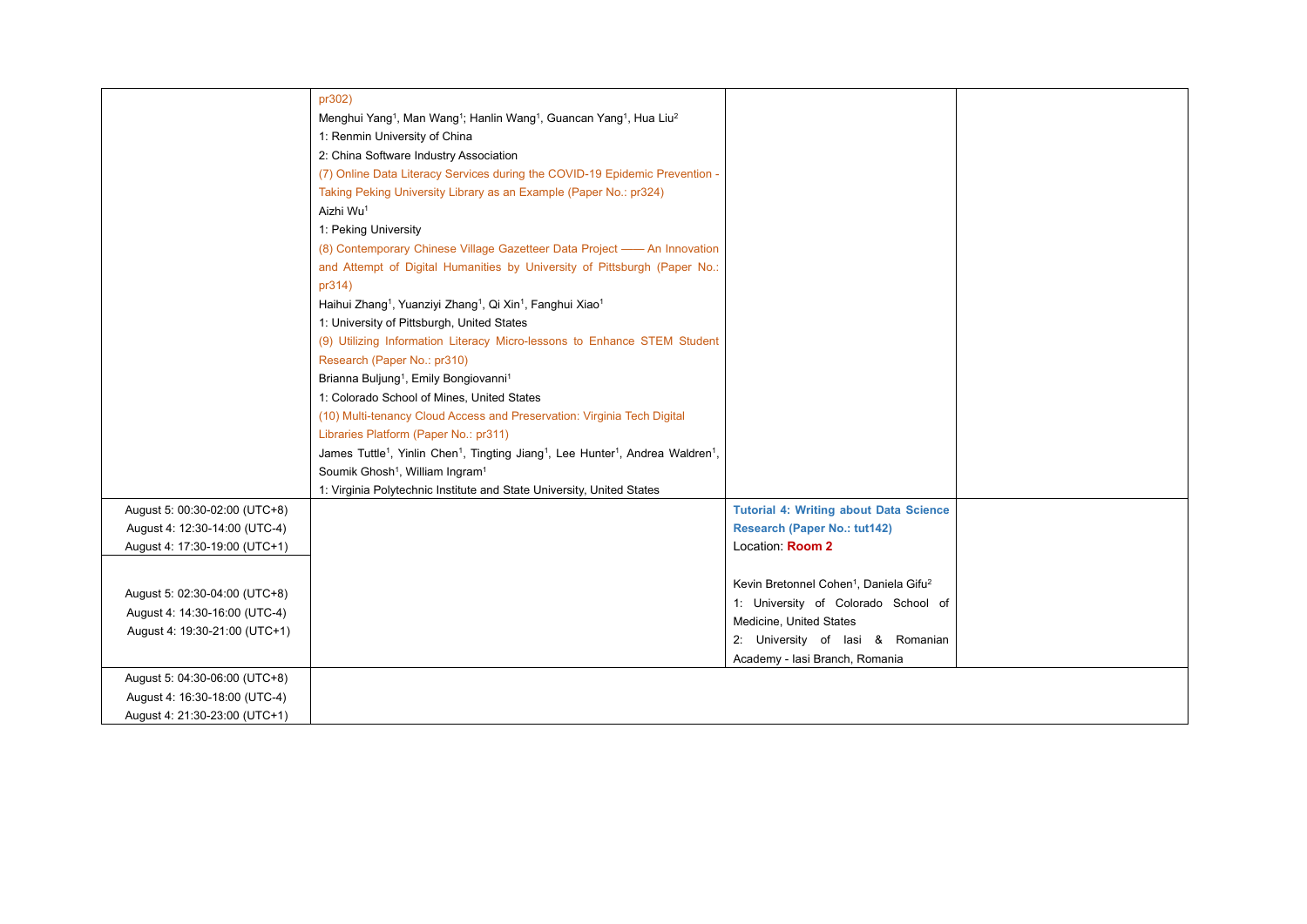## **Date: Wednesday, [5/August/2020](https://www.conftool.net/demo/pro/index.php?page=browseSessions&print=export&ismobile=false&form_date=2021-02-28&mode=table&presentations=show)**

| Time                                                           |                                                                                                                                                     |                                                                                                             |                                                                |                                                                   |
|----------------------------------------------------------------|-----------------------------------------------------------------------------------------------------------------------------------------------------|-------------------------------------------------------------------------------------------------------------|----------------------------------------------------------------|-------------------------------------------------------------------|
| August 5: 08:00-9:30 (UTC+8)                                   | <b>Workshop 7: Data-driven Smart</b>                                                                                                                | <b>Workshop 7: Data-driven Smart</b>                                                                        | <b>Workshop 4: Organizing Big Data,</b>                        |                                                                   |
| August 4: 20:00-21:30 (UTC-4)                                  | <b>Library Services in China (Paper</b>                                                                                                             | <b>Library Services in China (Paper</b>                                                                     | <b>Information, and Knowledge (Paper</b>                       |                                                                   |
| August 5: 01:00-02:30 (UTC+1)                                  | No.: ws227)                                                                                                                                         | No.: ws227)                                                                                                 | No.: ws079)                                                    |                                                                   |
|                                                                | Location: Room 1                                                                                                                                    | Location: Room 2                                                                                            | Location: Room 3                                               |                                                                   |
|                                                                |                                                                                                                                                     |                                                                                                             |                                                                |                                                                   |
| August 5: 10:00-11:30 (UTC+8)                                  |                                                                                                                                                     |                                                                                                             | Oksana L. Zavalina <sup>1</sup> , Jeonghyun Kim <sup>1</sup> , |                                                                   |
| August 4: 22:00-23:30 (UTC-4)                                  |                                                                                                                                                     |                                                                                                             | Xiaoguang Wang <sup>2</sup> , Qikai Cheng <sup>2</sup>         |                                                                   |
| August 5: 03:00-04:30 (UTC+1)                                  |                                                                                                                                                     |                                                                                                             |                                                                |                                                                   |
|                                                                |                                                                                                                                                     |                                                                                                             | 1: University of North Texas, United                           |                                                                   |
|                                                                |                                                                                                                                                     |                                                                                                             | <b>States</b>                                                  |                                                                   |
|                                                                |                                                                                                                                                     |                                                                                                             | 2: Wuhan University, China                                     |                                                                   |
| August 5: 14:00-15:30 (UTC+8)                                  |                                                                                                                                                     |                                                                                                             |                                                                |                                                                   |
| August 5: 02:00-3:30 (UTC-4)                                   |                                                                                                                                                     |                                                                                                             |                                                                |                                                                   |
| August 5: 07:00-08:30 (UTC+1)                                  |                                                                                                                                                     |                                                                                                             |                                                                |                                                                   |
| August 5: 16:00-17:30 (UTC+8)                                  |                                                                                                                                                     |                                                                                                             |                                                                | <b>Workshop 5: 8th International</b>                              |
| August 5: 04:00-05:30 (UTC-4)                                  |                                                                                                                                                     |                                                                                                             |                                                                | <b>Workshop on Mining Scientific</b>                              |
| August 5: 09:00-10:30 (UTC+1)                                  |                                                                                                                                                     |                                                                                                             |                                                                | Publications (WOSP 2020) (Paper No.:                              |
|                                                                |                                                                                                                                                     |                                                                                                             |                                                                | ws152)                                                            |
|                                                                |                                                                                                                                                     |                                                                                                             |                                                                | Location: Room 4                                                  |
|                                                                |                                                                                                                                                     |                                                                                                             |                                                                | Petr Knoth <sup>1</sup> , Christopher Stahl <sup>2</sup> , Bikash |
| August 5: 18:00-19:30 (UTC+8)<br>August 5: 06:00-07:30 (UTC-4) |                                                                                                                                                     |                                                                                                             |                                                                | Gyawali <sup>1</sup> , David Pride <sup>1</sup> , Drahomira       |
| August 5: 11:00-12:30 (UTC+1)                                  |                                                                                                                                                     |                                                                                                             |                                                                | Herrmannova <sup>2</sup> , Suchetha N. Kunnath <sup>1</sup>       |
|                                                                |                                                                                                                                                     |                                                                                                             |                                                                | 1: The Open University, United Kingdom                            |
|                                                                |                                                                                                                                                     |                                                                                                             |                                                                | 2: Oak Ridge National Laboratory, United                          |
|                                                                |                                                                                                                                                     |                                                                                                             |                                                                | <b>States</b>                                                     |
|                                                                |                                                                                                                                                     | Keynote 3: Natural Language Technologies for Internet Applications (Paper No.: kn08ls)                      |                                                                |                                                                   |
| August 5: 20:00-21:30 (UTC+8)                                  | Location: Room 1                                                                                                                                    |                                                                                                             |                                                                |                                                                   |
| August 5: 08:00-09:30 (UTC-4)                                  |                                                                                                                                                     |                                                                                                             |                                                                |                                                                   |
| August 5: 13:00-14:30 (UTC+1)                                  | Luo Si, Alibaba Group Inc.                                                                                                                          |                                                                                                             |                                                                |                                                                   |
|                                                                | <b>Closing</b>                                                                                                                                      |                                                                                                             |                                                                |                                                                   |
|                                                                | Location: Room 1                                                                                                                                    |                                                                                                             |                                                                |                                                                   |
| August 5: 21:40-22:40 (UTC+8)                                  |                                                                                                                                                     | Host: Ruhua Huang (JCDL 2020 General Chair / Professor, School of Information Management, Wuhan University) |                                                                |                                                                   |
| August 5: 09:40-10:40 (UTC-4)                                  |                                                                                                                                                     |                                                                                                             |                                                                |                                                                   |
| August 5:14:40-15:40 (UTC+1)                                   | <b>Closing Remark</b>                                                                                                                               |                                                                                                             |                                                                |                                                                   |
|                                                                | Gary Machionini (JCDL 2020 General Chair / Dean / Professor School of Information and Library Science, University of North Carolina at Chapel Hill) |                                                                                                             |                                                                |                                                                   |
|                                                                | The Vannevar Bush Best Paper Award                                                                                                                  |                                                                                                             |                                                                |                                                                   |